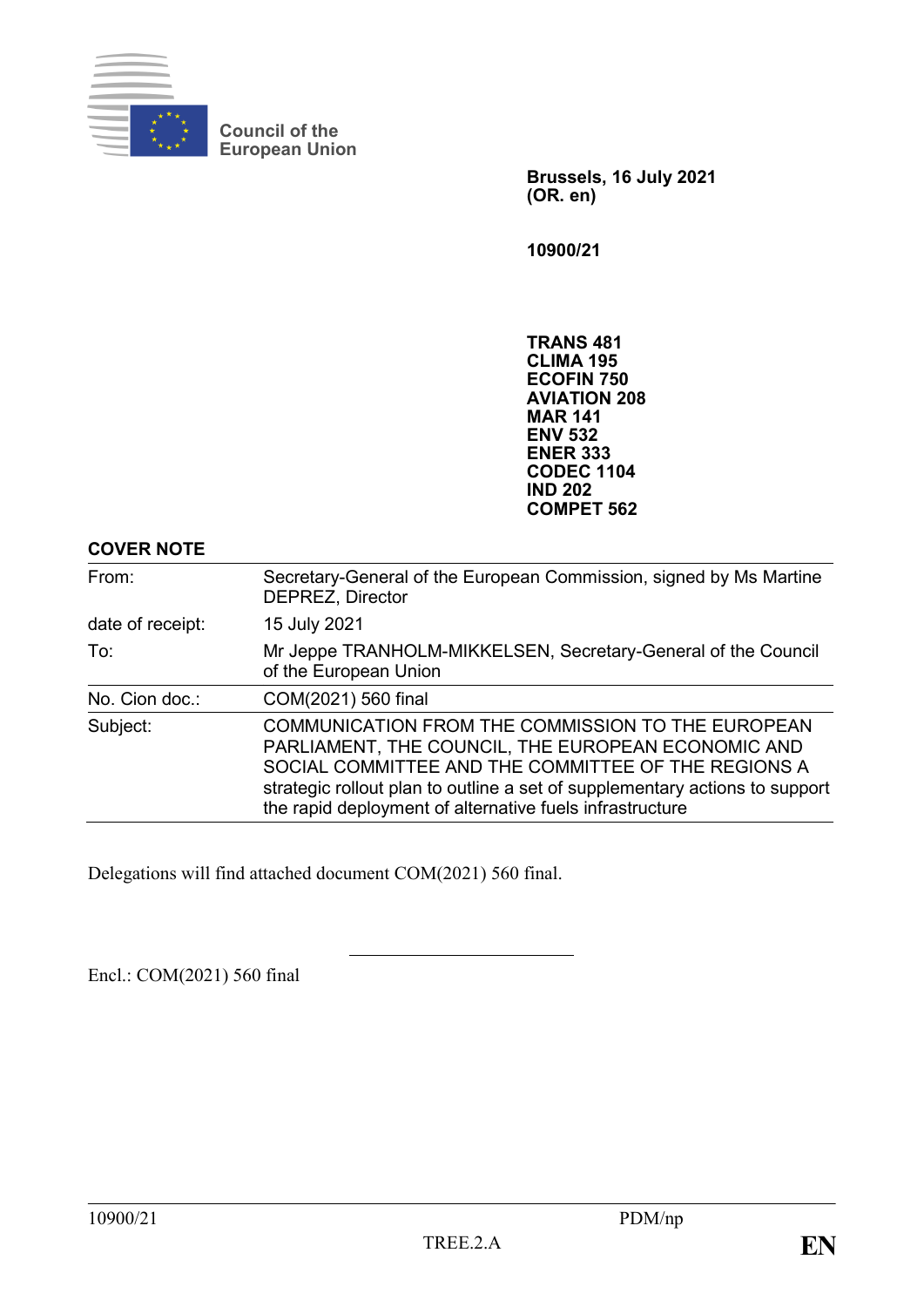

EUROPEAN **COMMISSION** 

> Brussels, 14.7.2021 COM(2021) 560 final

# **COMMUNICATION FROM THE COMMISSION TO THE EUROPEAN PARLIAMENT, THE COUNCIL, THE EUROPEAN ECONOMIC AND SOCIAL COMMITTEE AND THE COMMITTEE OF THE REGIONS**

**A strategic rollout plan to outline a set of supplementary actions to support the rapid deployment of alternative fuels infrastructure**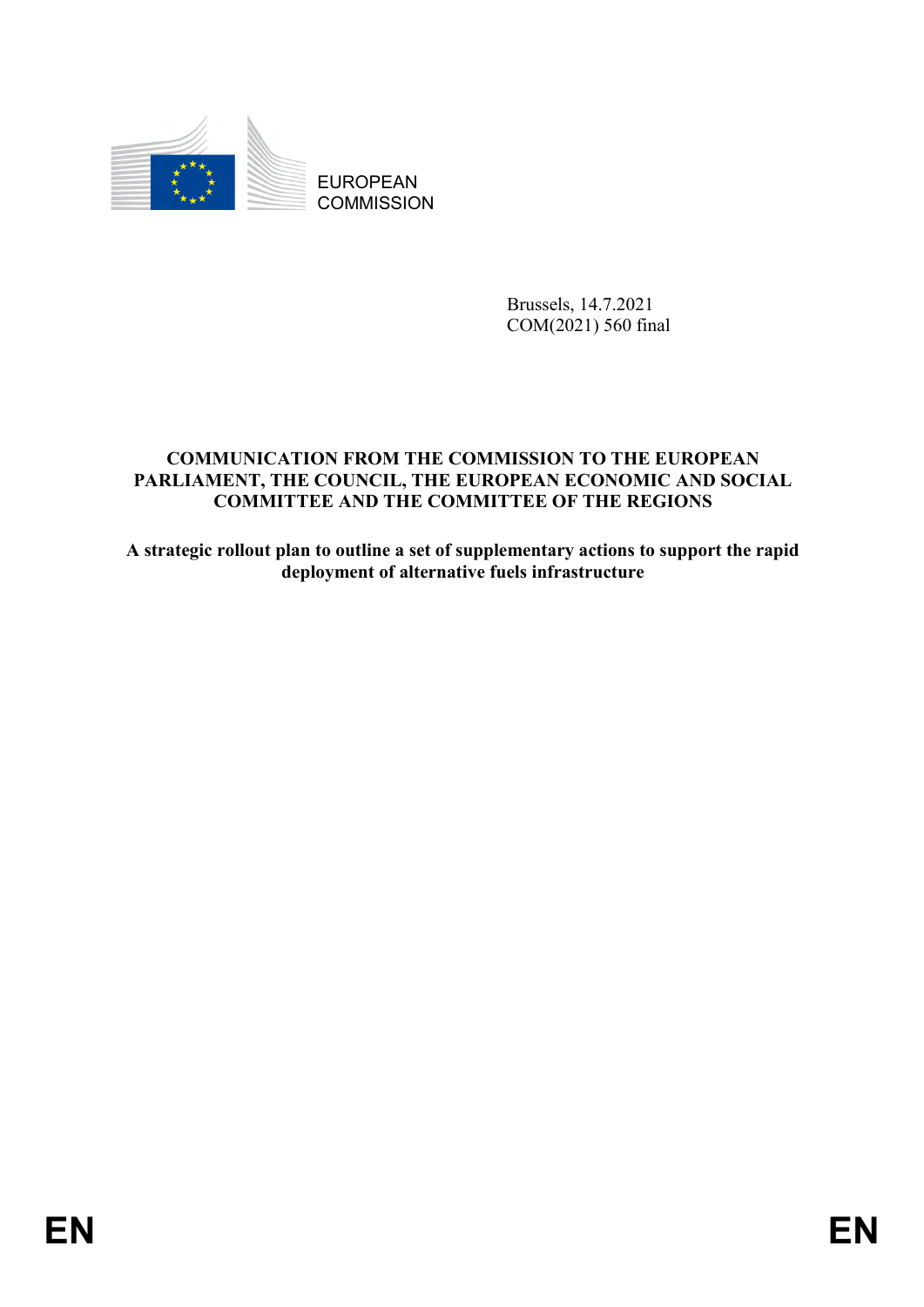#### **1 Introduction**

The European Commission's sustainable and smart mobility strategy<sup>1</sup> lays the foundation for how the EU transport system can achieve its green and digital transformation and become more resilient to future crises. As outlined in the European Green Deal<sup>2</sup>, the outcome should be a 90% cut in transport greenhouse gas (GHG) emissions by 2050, in line with the requirement to achieve climate neutrality in the EU by 2050. The sustainable and smart mobility strategy therefore makes it a key priority to boost the uptake of zero- and lowemission vehicles, renewable and low-carbon fuels and related infrastructure for all modes of transport, without further delay. In this context, it is imperative that no EU region or territory is left behind and that regional disparities in the deployment of alternative fuels infrastructure are duly addressed, in particular in less developed regions or regions with specific needs and circumstances<sup>3</sup>.

Boosting the uptake of renewable and low-carbon fuels must go hand-in-hand with the creation of a comprehensive network of recharging and refuelling infrastructure to fully enable the widespread uptake of low- and zero-emission vehicles in all transport modes. The sustainable and smart mobility strategy enhances the ambition set out by "Recharge and refuel" European flagship under the Recovery and Resilience Facility<sup>4</sup>, that by 2025, at least 1 million out of up to 3 million publicly accessible recharging points and 500 out of the 1 000 hydrogen refuelling points that will be needed by 2030 should be installed on the road. It also notes the ambition to support ports and airports in their transition to zero- and low-emission, multimodal transport, to support transport hubs and to encourage the use of renewable and low-carbon fuels.

The Commission's proposal for a new Regulation on the deployment of alternative fuels infrastructure is a key policy initiative to achieve the ambition set out in the sustainable and smart mobility strategy. This plan is published alongside the legislative proposal and outlines **a set of supplementary actions to support the rapid rollout of alternative fuels infrastructure**.

Rollout can really accelerate by improving better planning and permitting procedures, by providing targeted public support and by quickly resolving the remaining technical issues that cast doubt over investment. The Commission has frontloaded financial support under the EU budget to roll out such infrastructure. Progress in implementing the Recovery and Resilience Facility should greatly help market development while contributing to the recovery after the COVID crisis. Efficient planning and permitting will also be a factor at both national and local levels. This communication calls for better cooperation among national and local authorities and the multiple stakeholders to spread cases of good practice quickly throughout the EU. The Commission has already begun supporting this collaborative work: in drafting this plan, the Commission drew on expertise provided by the Sustainable Transport Forum  $(STF)<sup>5</sup>$ , which brings together key public and private-sector market players.

 1 COM(2020) 789 final.

<sup>2</sup> COM(2019) 640 final.

<sup>3</sup> Such as rural and sparsely populated, remote and outermost, island and mountainous regions.

<sup>4</sup> https://ec.europa.eu/info/business-economy-euro/recovery-coronavirus/recovery-and-resilience-facility en. The Recovery and Resilience Facility, the EU's recovery package centrepiece, combines grants and loans for a total of EUR 672.5 billion that will be distributed to Member States to aid reforms and investments.

<sup>5</sup> [https://ec.europa.eu/transport/themes/urban/stf\\_en](https://ec.europa.eu/transport/themes/urban/stf_en)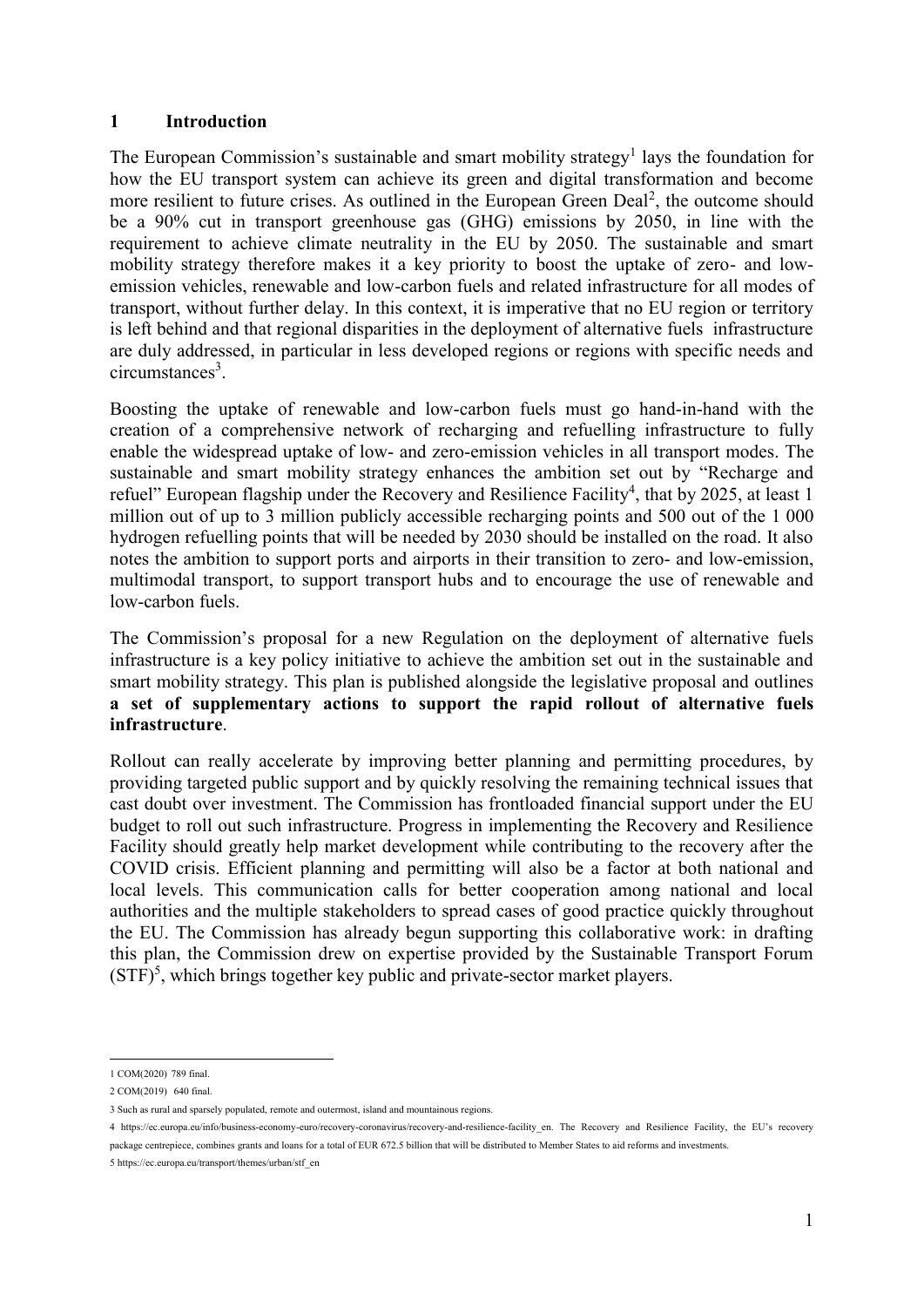#### **2 Where do we stand today?**

The Commission report on the application of Directive 2014/94/EU of the European Parliament and of the Council on the deployment of alternative fuels infrastructure provides a comprehensive assessment of the state of play of alternative fuels infrastructure rollout in the EU<sup>6</sup>. It shows that market maturity varies considerably, depending on the mode of transport. Although some Member States have raised their ambition, the EU still lacks a comprehensive and complete network coverage of easy-to-use infrastructure, for all modes of transport. In its recent special report<sup>7</sup> on infrastructure to charge electric vehicles, the European Court of Auditors has also stressed the significant differences between Member States in deploying charging infrastructure and it urged them to step up action.

In **road transport,** there is now considerable market momentum for electric vehicles. Registrations of new electric vehicles accelerated in many EU markets in 2020, driven by increasing model availability, extended purchase support and the requirement for manufacturers to meet  $CO<sub>2</sub>$  emission performance standards for cars and vans. By the end of 2020, there were 2.24 million battery-electric vehicles and plug-in hybrid electric vehicles in the Member States. Buses and trucks accounted for 0.3% and 0.03% of the total electric vehicle fleet, respectively<sup>8</sup>. However, vehicle uptake remains highly concentrated in a few markets. At individual Member State level, the plan and target share to achieve by 2030 ranges from less than  $1\%$  to over 40% of electric cars in the total car fleet<sup>9</sup>.

Similar to the uptake of electric vehicles, the deployment of publicly accessible recharging infrastructure is also highly concentrated. By the end of 2020, there were over 226 000 publicly accessible recharging points across the Member States, 89% of which were normal power recharging points (with power equal to or less than 22 kW) and 11% were high power recharging points (greater than 22 kW)<sup>10</sup>. However, three Member States shared 70% of that infrastructure: the Netherlands, France and Germany<sup>11</sup>. The level of ambition has increased in some Member States, but the planned rollout of infrastructure continues to vary greatly across the EU.

For CNG (compressed natural gas) vehicles, which is a mature technology, the current fleet of 1.2 million vehicles is not expected to increase significantly over the coming years<sup>12</sup>. The existing infrastructure, comprising some  $3642$  refuelling points in  $2020^{13}$ , seems largely sufficient to meet future demand. The same applies to current LPG (liquefied petroleum gas) infrastructure: Member States do not anticipate a notable increase in the current fleet by  $2030^{14}$ . In 2020, there were around 332 LNG (liquefied natural gas) refuelling points in the EU that served the main TEN-T transport corridors and a fleet of up to 6 000 LNG trucks.<sup>15</sup>

9 COM (2021) 103 final.

<sup>1</sup> 6 COM(2021) 103 final.

<sup>7</sup> https://www.eca.europa.eu/Lists/ECADocuments/SR21\_05/SR\_Electrical\_charging\_infrastructure

<sup>7</sup> https://www.eca.europa.eu/Lists/ECADocuments/SR21\_05/SR\_Electrical\_charging\_infrastructure\_EN.pdf<br>8 EAFO/ICCT study: <u>https://www.eafo.eu/sites/default/files/2021-03/EAFO%20Europe%20on%20the%20electrification%20path%20Ma</u>

Increases of new vehicle registrations ~200% and higher were recorded in 8 markets, while market increases ~100% and higher were recorded in 11 markets. EAFO is the European Commission's observatory gathering all kinds of data on alternative fuels, vehicles, infrastructure and support policies in the EU.

<sup>10</sup> <https://www.eafo.eu/sites/default/files/2021-03/EAFO%20Europe%20on%20the%20electrification%20path%20March%202021.pdf>

<sup>11</sup><https://www.eafo.eu/>

<sup>12</sup> SWD(2020) 331 final.

<sup>13</sup> <https://www.eafo.eu/>

<sup>14</sup> COM (2021) 103 final.

<sup>15</sup> <https://www.eafo.eu/>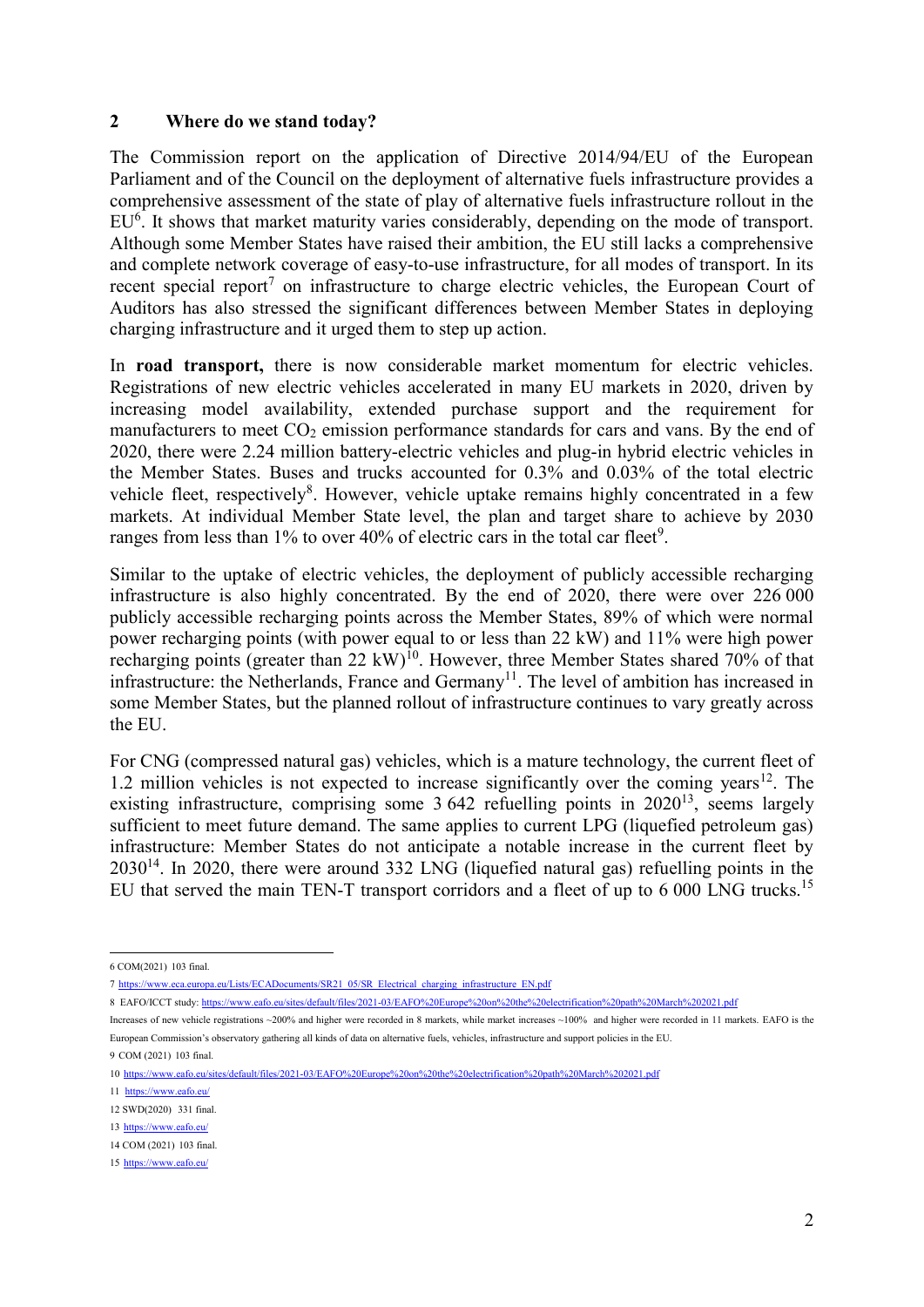Although some gaps persist, the refuelling infrastructure already provides an advanced network connectivity. The challenge remains to decarbonise natural gas.

Hydrogen-powered vehicles remains a niche market because of still high vehicle and fuel costs and insufficient overall vehicle efficiency<sup>16</sup>. Although some Member States have set a high level of ambition for rollout, many lack a rollout strategy. In 2020, 125 hydrogen stations were in operation, highly concentrated in a few Member States, and an overall fleet of ~2000 vehicles<sup>17</sup>. Some manufacturers have announced series production of hydrogen fuel-cell trucks for the second half of this decade.

Only a few Member States have dedicated infrastructure for biofuels (e85, ED95) to be used in dual fuel vehicles. The volume of registrations of these vehicles remains stable, at a very low level. $18$ 

Concerning **waterborne transport**, there is limited data availability on the uptake of biofuels, alternatively sustainably fuelled vessels and onshore power supply  $(OPS)^{19}$  for ships at berth<sup>20</sup>. The total number of commissioned LNG ships worldwide was about 300 in 2019. Only half of those ships were in operation; the other half remains on order. The number of electric vessels (including hybrids) in operation worldwide is similarly low: in 2019, 160 ships were in service and a further 104 were under construction, but market interest is growing. The deployment and use of OPS remains low. At the beginning of 2021, around 50 inland and maritime ports in the EU had at least one OPS connection point $2^1$ . The main objective of the forthcoming FuelEU Maritime initiative is to stimulate demand for alternative fuels in shipping as part of a package to bring the sector in line with the EU's ambition of climate-neutrality by 2050. The growth trend in alternative fuel usage and zero- or lowemissions ships is therefore expected to accelerate over the coming years.

In terms of the use of alternative fuels in **rail,** around 60% of the network serving 80% of all traffic volume is electrified and electrification of rail infrastructure is further progressing. Complementarily, the first market orders of hydrogen fuel-cell trains have recently been placed in several Member States<sup>22</sup>.

Concerning the use of alternative fuels in **aviation,** sustainable aviation fuels (advanced biofuels and renewable synthetic fuels) can already today be blended for up to 50% with kerosene and can use the existing refuelling infrastructure. Ongoing R&I work could further raise the maximum share for blending. However, due to cost barriers production and use remains marginal, accounting for  $0.05\%$  of total jet fuel use<sup>23</sup>. The forthcoming ReFuelEU Aviation initiative aims to address this challenge. The airline and airports industry in the EU is supporting and investing in increasing the use of sustainable aviation fuels and in renewable energy supply respectively. Many initiatives have been already undertaken by airports for reducing the impact of airport-level aviation (stationary aircraft electricity supply at gates and outfield positions).

1

<sup>16</sup> State of the art on alternative fuels transport systems in the European Union, Joint Resarch Center, [https://op.europa.eu/en/publication-detail/-/publication/fd62065c-7a0b-](https://op.europa.eu/en/publication-detail/-/publication/fd62065c-7a0b-11ea-b75f-01aa75ed71a1)[11ea-b75f-01aa75ed71a1](https://op.europa.eu/en/publication-detail/-/publication/fd62065c-7a0b-11ea-b75f-01aa75ed71a1)

<sup>17</sup> <https://www.eafo.eu/>

<sup>18</sup> <https://op.europa.eu/en/publication-detail/-/publication/fd62065c-7a0b-11ea-b75f-01aa75ed71a1/> and SWD(2021) 49 final.

<sup>19</sup> Onshore power supply (OPS) or shore side electricity.

<sup>20</sup> SWD(2021) 631.

<sup>21</sup> COM (2021) 103 final.

<sup>22</sup> Idem.

<sup>23</sup> Idem.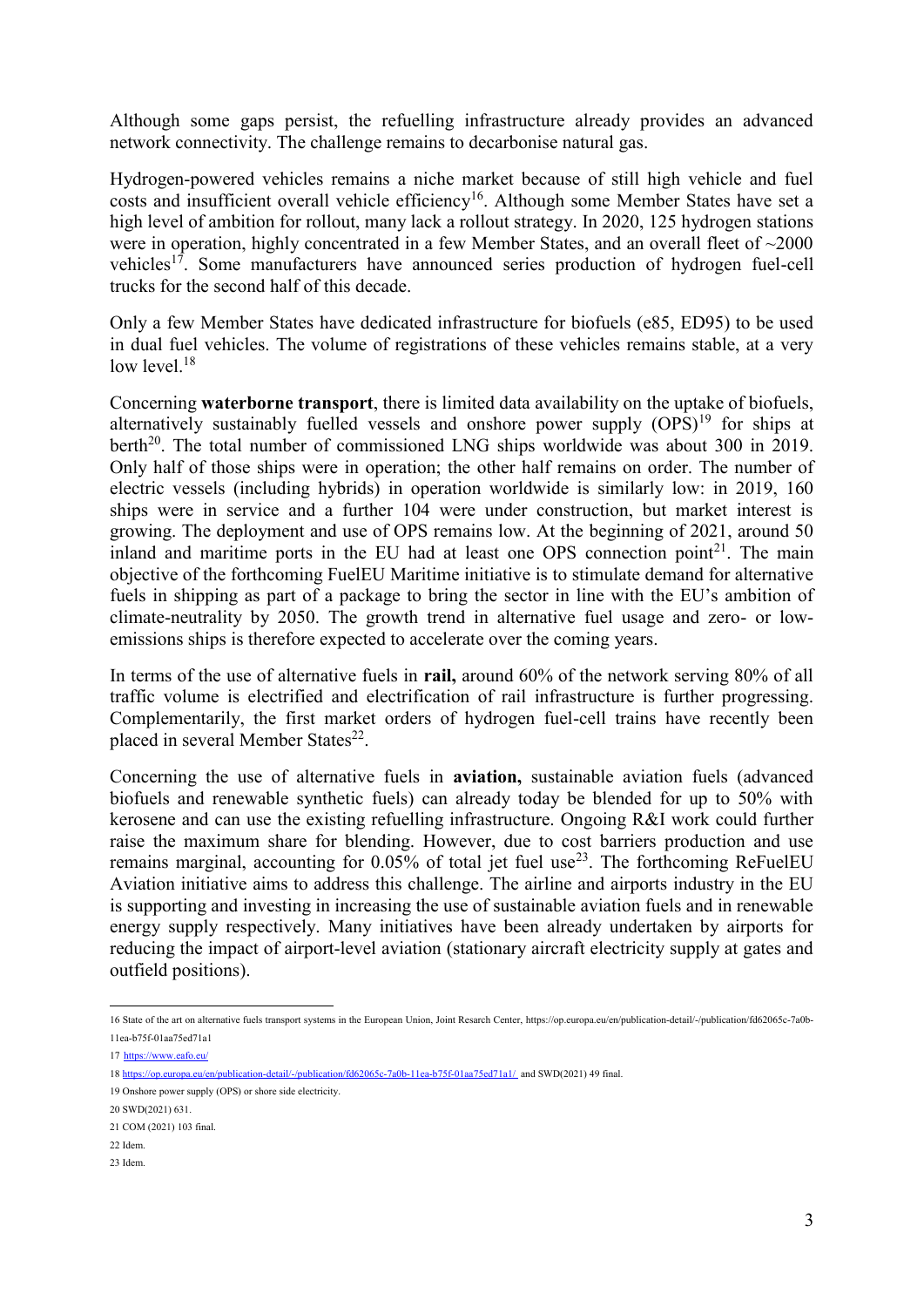The aviation industry is also investing heavily in new electric, hybrid and hydrogen aircraft technologies. A first small fully electric aircraft was certified by European Aviation Safety Agency (EASA) in 2020<sup>24</sup> and zero  $CO<sub>2</sub>$  emissions aircraft for short haul commercial flights are expected over the next years. In addition to these developments, new concepts for fully autonomous aircraft (drones) are coming on stream, providing new solutions for cargo, but potentially also passenger transport<sup>25</sup>. Rolling out these types of aircraft will require a sufficient renewable energy supply and investment in refuelling and recharging infrastructure at airports. This is particularly necessary for the production and supply of hydrogen<sup>26</sup>.

# *Investment needs*

The European Green Deal projects that a more than four-fold increase in electric recharging infrastructure will be needed by 2025 to serve the expected increase in the electric vehicle fleet. This illustrates the challenge for the EU in terms of rolling out recharging points over the coming years, and the need to invest in grid connectivity.

For road transport, the total investment costs between 2021 and 2030 following the proposal for a new Regulation on the deployment of alternative fuels infrastructure amount to approximately  $E1.5$  billion annually. For maritime ports, total OPS infrastructure costs are estimated to range between  $\epsilon$ 1.2 billion and  $\epsilon$ 6.5 billion relative to the baseline cost for the period 2025-2050 while €3.4 billion should be spent on LNG bunkering in maritime transport (if ship-to-ship technology is used). For inland ports, the total infrastructure costs regarding OPS installations are estimated to range between  $\epsilon$ 65 million and  $\epsilon$ 412 million above the baseline cost. The impact assessment accompanying the proposal for a new Regulation on the deployment of alternative fuels infrastructure includes a detailed assessment of the costs and investment needs<sup>27</sup>.

# **3 Accelerate the rollout of alternative fuels infrastructure**

The rollout can be accelerated by improving the overall framework for planning, permitting and procuring such infrastructure in the EU and by both increasing and better targeting public support. Moreover, common technical specifications for vehicles, infrastructure and infrastructure use services are essential for scaling up market action, as they create certainty for market investment. Achieving an early common understanding on how to bridge the remaining standardisation gaps will facilitate such action. This plan finds a great potential to support the proposal for a new Regulation on the deployment of alternative fuels infrastructure by taking supplementary measures.

# **3.1 Better plan, permit and procure**

The distribution of recharging and refuelling points that are actually commercially viable is unevenly spread across the EU. Public authorities at all levels of governance play an important role in developing this market. By adjusting their concession or licence award

27 SWD(2021) 631.

<sup>1</sup> 24 [EASA certifies electric aircraft, first type certification for fully electric plane world-wide | EASA \(europa.eu\).](https://www.easa.europa.eu/newsroom-and-events/press-releases/easa-certifies-electric-aircraft-first-type-certification-fully)

<sup>25</sup> Commercialization of electric schooling planes was reported by several companies (small, electric two-seater aircrafts). Such niche markets do not dramatically reduce CO2 or air pollution, but enable interesting high-tech development chances for European industries on the world markets.

<sup>26</sup> On this point, a recent announcement from Airbus moved the target for widely used hydrogen planes forward (>2050): https://www.reuters.com/business/aerospacedefense/airbus-tells-eu-hydrogen-wont-be-widely-used-planes-before-2050-2021-06-10/).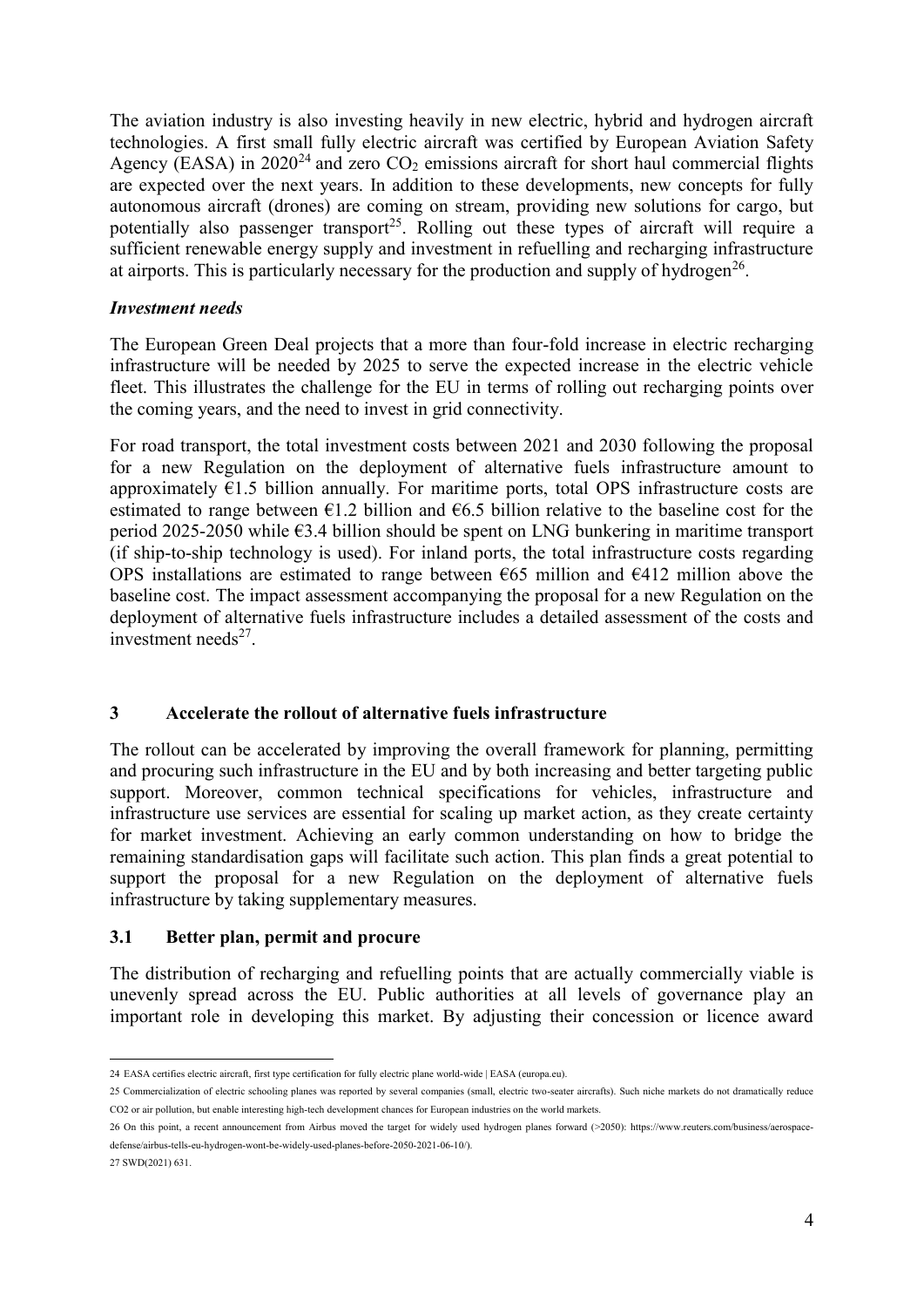procedures, public procurement procedures or grant award procedures, public authorities can help shape market developments in this area:

- Public support to install recharging and refuelling points remains necessary in many cases. The authorities will have to plan these works properly, while also stipulating the right minimum requirements and service standards that allow for market competition, positive user experience and that avoid locking in specific technology solutions.
- Planning and permitting are also important factors that influence the overall speed and scale of infrastructure rollout: already today, charge-point operators face difficulties in finding suitable locations in some instances. The time needed to get permits to install the infrastructure can vary considerably by location, particularly for grid connections. Where the rollout with private investments is not taking place due to market failures, State aid rules allow Member States to cover some of the costs for obtaining the necessary permits.
- Concession procedures can be a further constraint. Consultations in the Sustainable Transport Forum underlined that licencing, concessions and public procurement processes for recharging stations often favour larger (for large-scale investments/concessions) or regional players (for local investments). This is in particular true for concession practises (especially on highways but also in urban areas) where a lack of transparency and competition in the award procedure and an inappropriate duration of concessions were considered to be the most pressing issues<sup>28</sup>.
- Public authorities must also consider how to allocate in an optimal way increasingly scarce space among competing demands (e.g. for walking or cycling, recreation or recharging vehicles). The deployment of recharging and refuelling infrastructure has to be considered as part of the overall sustainable urban mobility planning.

If these procedures are done properly, public authorities are in a powerful position to stimulate and accelerate the deployment of future-proof, state-of-the-art, cost-efficient, energy-efficient, grid-beneficial, truly interoperable and user-friendly solutions with high service standards. In this context, it is important to learn from the experience of frontrunners, avoid mistakes and borrow the practices that have proven to be successful.

To address this need, the Sustainable Transport Forum has already drawn up a set of Recommendations for public authorities for procuring, awarding concessions, licences and/or granting support for electric recharging infrastructure for passenger cars and vans (the 2020 STF recommendations for recharging point tenders)<sup>29</sup>, as well as a summary Handbook<sup>30</sup>.

The Recommendations are designed as practical guidelines for public authorities that are either looking to procure recharging infrastructure or to award concessions for their rollout and/or operation, possibly linked to the granting of government support. The Recommendations include off-the-shelf best practice examples, ready for use by national, regional and local authorities.

A dedicated STF sub-group has been established early 2021 to function as a platform for exchange between public authorities on all matters to promote and facilitate the development

<sup>1</sup> 28 [2019 Stakeholder consultation | Mobility and Transport \(europa.eu\).](https://ec.europa.eu/transport/themes/urban/stf/deliverables/2019-workstreams_en_en)

<sup>29</sup> [https://ec.europa.eu/transport/sites/default/files/sustainable\\_transport\\_forum\\_report\\_-\\_recommendations\\_for\\_public\\_authorities\\_on\\_recharging\\_infrastructure.pdf](https://ec.europa.eu/transport/sites/default/files/sustainable_transport_forum_report_-_recommendations_for_public_authorities_on_recharging_infrastructure.pdf)

<sup>30</sup> https://ec.europa.eu/transport/sites/default/files/stf\_handbook.pdf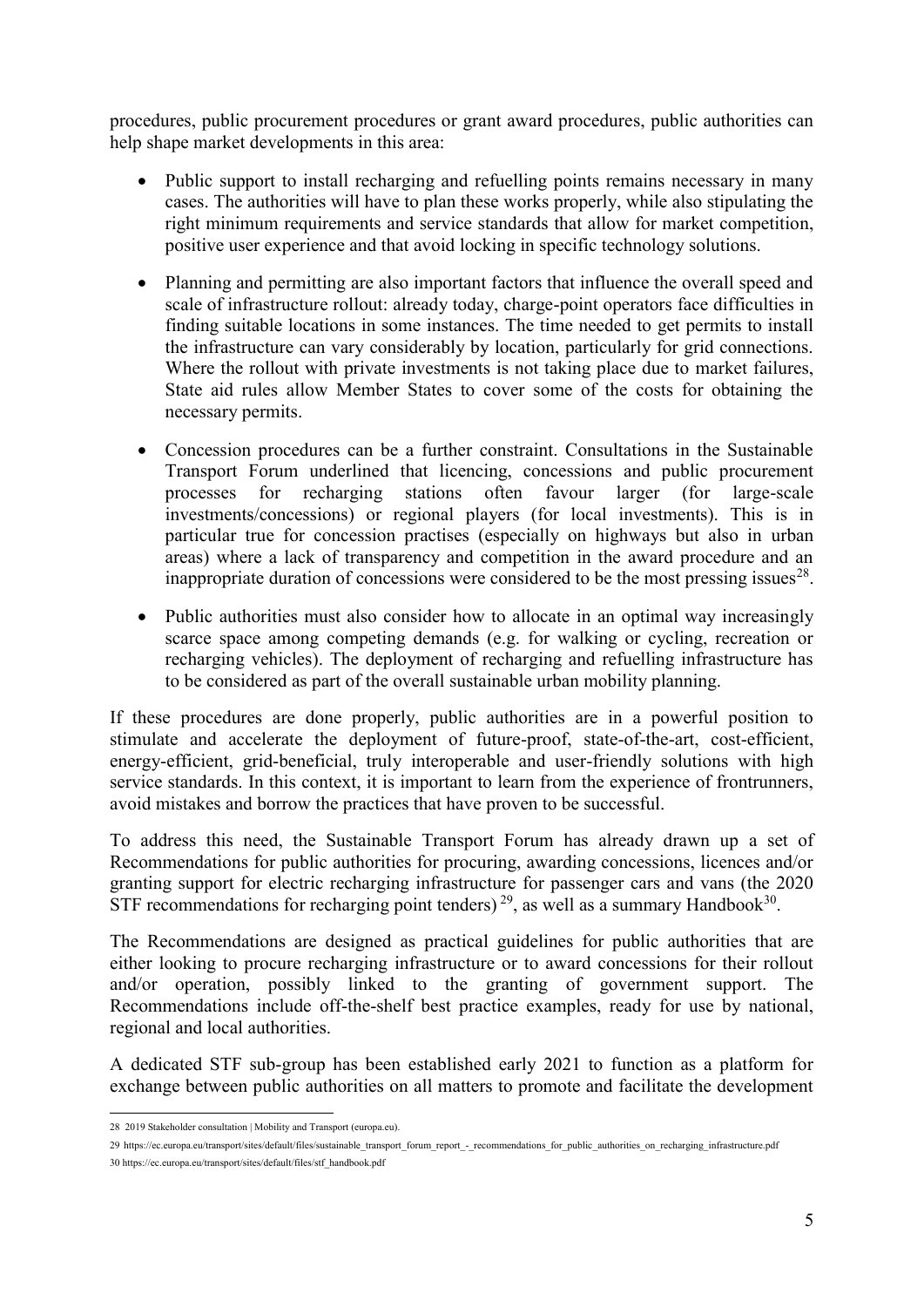of high quality recharging infrastructure. This "sub-group on best practices of public authorities to support the deployment of recharging infrastructure" shall, amongst others, update the Recommendations and summary Handbook at regular intervals, and discuss possible approaches to harmonization and simplification of permitting and grid connection procedures. It shall also propose additional recommendations, for instance to deploy recharging infrastructure for specialised and captive fleets, and develop a European toolbox grouping best practices on a thematic basis**.** First deliverables are expected in the course of 2022 and will be made available on a new dedicated Knowledge Platform for public authorities as part of the European Alternative Fuels Observatory ('EAFO').

#### **Good practice in Member States on planning, permitting and procurement**

In **the Netherlands,** Metropolitan Region Amsterdam-Electric (MRA-Electric) supports municipalities in the provinces of North-Holland, Flevoland and Utrecht in developing and implementing EV policies. The municipalities share experience and knowledge, develop demonstration projects, develop standard documents/templates for use by all, and jointly procure/manage recharging infrastructure. The cooperation has created an interoperable recharging network in the main cities and in the surrounding municipalities (hinterland). In early 2020, MRA-E announced the selection of the concessionaire of the biggest EU tender for recharging infrastructure thus far: 20,000 new recharging points! For details, see<https://www.mra-e.nl/>

In **Belgium,** the Flemish Region organises an annual tender for and on behalf of interested municipalities through the distribution system operator. The regional concession ensures that the infrastructure meets the same requirements and prevents smaller closed networks (interoperability). Participation is voluntary: larger cities such as Leuven, Ghent and Antwerp have chosen to organise their own tenders.

In **Germany**, the federal government created an online tool to plan recharging infrastructure called the "StandortTool", which shows with high spatial resolution (zones) whether there is a low or high need for additional recharging infrastructure. The tool combines data on the existing vehicle fleet, the existing recharging infrastructure stock and the transport patterns of German drivers. For each zone, the StandortTool also provides information on how to connect to the medium-voltage grid. In doing so, potential investors can get a first idea of the potential costs of connecting a recharging station to the grid at any given location. The StandortTool can also project future expected needs (with a time horizon of 2022 and 2030).

**The European Commission encourages Member States to cooperate further on these matters and invites them to make use of the recommendations of the STF. Where necessary, Member States are invited to reinforce their policy frameworks to ensure better planning, permitting and procurement.** 

# **3.2 Make best use of national recovery and resilience planning**

The Annual Growth Strategy 2021 (AGS 2021) identified investment in sustainable transport as one of the key priorities for the national recovery and resilience plans (RRPs), packages of reforms and investments that will be prepared by Member States in the context of the Recovery and Resilience Facility. It calls in particular to include in the RRPs reforms and investments to boost demand for zero- and low-emission vehicles and to accelerate the rollout of recharging and refuelling infrastructure in order to contribute to the green transition.

The AGS 2021 also proposed creating under the Recovery and Resilience Facility a European flagship initiative named 'Recharge and refuel'<sup>31</sup>, with the aim of promoting future-proof

<sup>&</sup>lt;u>.</u> 31 https://ec.europa.eu/info/files/example-component-reforms-and-investments-clean-smart-and-fair-urban-mobility\_en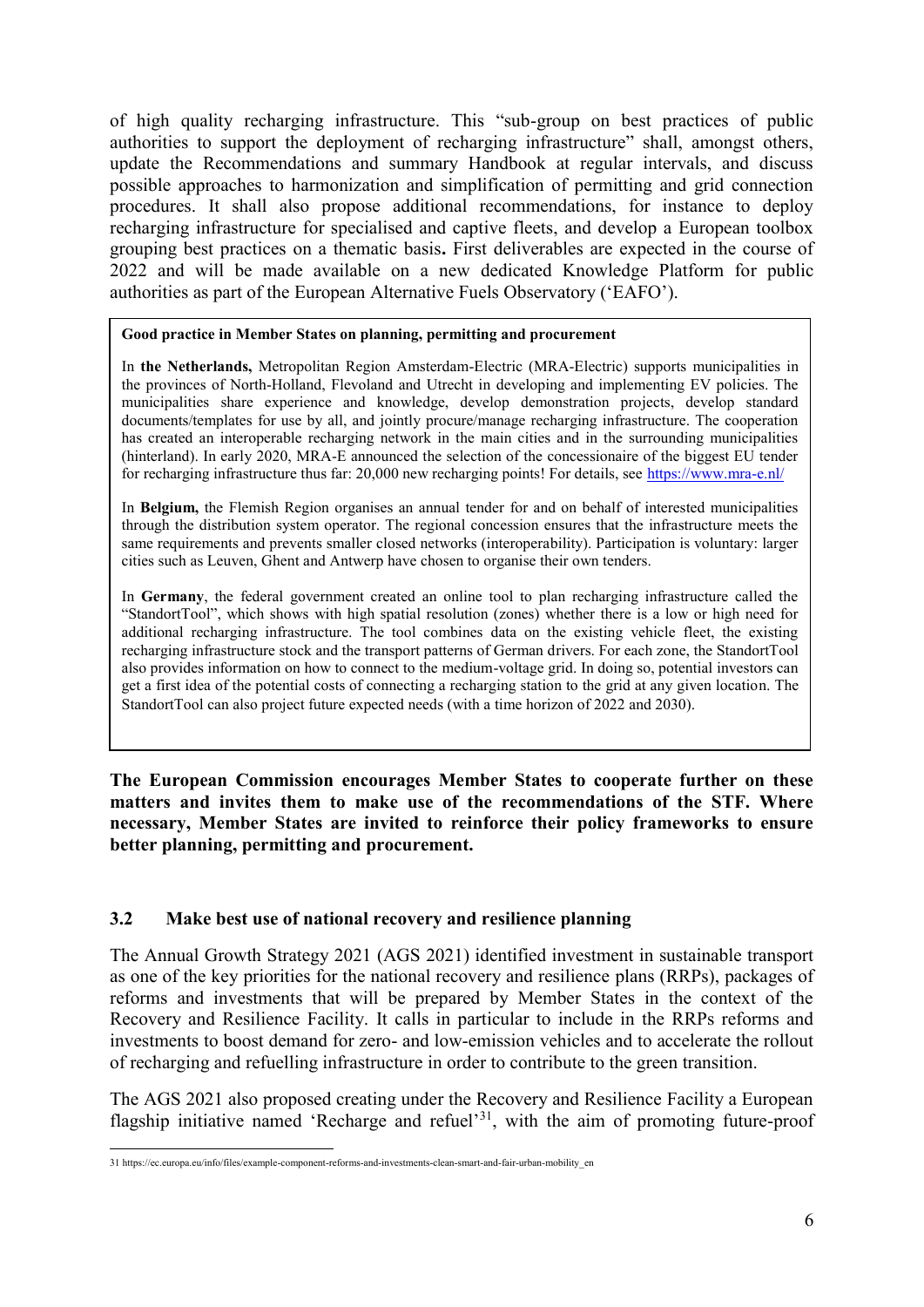clean technologies to accelerate the use of sustainable, accessible and smart transport, charging and refuelling stations and to expand public transport. Moreover, the 'Power up' flagship lays the foundation for hydrogen lead markets in Europe and the related infrastructure, which will also contribute to sustainable mobility.

In response, many Member States are planning to include investments and reforms that contribute to those priorities in the transport and energy components of their national RRPs. Of particular relevance in this context are measures to accelerate the renewal of public transport and private fleets with zero- and low-emission vehicles, rolling stock and vessels and to support the deployment of alternative fuels recharging and refuelling infrastructure, both for roads and for ports. Furthermore, the RRPs offer the opportunity to include specific requirements on streamlining permitting for charging and hydrogen refuelling infrastructure, contributing to address administrative barriers. Many good examples can be found amongst the RRPs already submitted by Member States, underlying the value added of RRP investment for the transition to a sustainable and smart mobility system. In most Member States, the measures are due to be implemented in cooperation with regional and local authorities and/or in partnership with private operators to maximise leverage effects.

**All Member States have been encouraged to make full use of all the funding made available to them, be it under the form of non-repayable support or loans.** As with electricity-related projects, cross-border interlinkages of alternative fuels infrastructure projects are encouraged. Contacts during the planning and implementation process can strongly contribute to maximising the benefits of RRF-supported investment. **This process of exchanging best practices may be aided by the Commission's Technical Support Instrument (TSI)<sup>32</sup>, which has a budget of**  $\epsilon$ **864 million EUR for 2021-2027.** Under this instrument, Member States can request technical support *inter alia* to implement their national recovery and resilience plans, including in aspects linked to the green transition. In addition, in the context of the TSI financing cycle for 2022, Member States may request support in line with a proposed Flagship technical support project on "Recharge and Refuel", which focuses on measures enhancing the rollout of alternative fuels infrastructure, including in the context of sustainable urban mobility.

Clear descriptions of priorities and objectives together with well-designed investments and reform projects provide the necessary clarity and ensure high impact and value added. **The extent to which RRPs support the development of alternative fuels infrastructure will be taken into consideration by the Commission when assessing whether the plans contribute to the green transition, which is part of the assessment criteria set by the RRF Regulation.** 

State aid rules also apply to projects funded by the Facility where due to market failures the market left on its own does not yield the required investments to support the switch to clean mobility. The Commission has provided specific guidance for State aid for recharging and refuelling infrastructure for road vehicles, which should be duly considered<sup>33</sup>. The State aid rules cover investment in deploying infrastructure to supply electricity, hydrogen or, where necessary as a transitional solution, gas to vehicles, including electric two-wheelers, cars, vans, trucks, buses or vessels (recharging or refuelling infrastructure), irrespective of whether

 32 Regulation (EU) 2021/240 of the European Parliament and of the Council of 10 February 2021 establishing a Technical Support Instrument.

<sup>33</sup> https://ec.europa.eu/competition/state\_aid/what\_is\_new/template\_RFF\_electric\_and\_hydrogen\_charging\_stations.pdf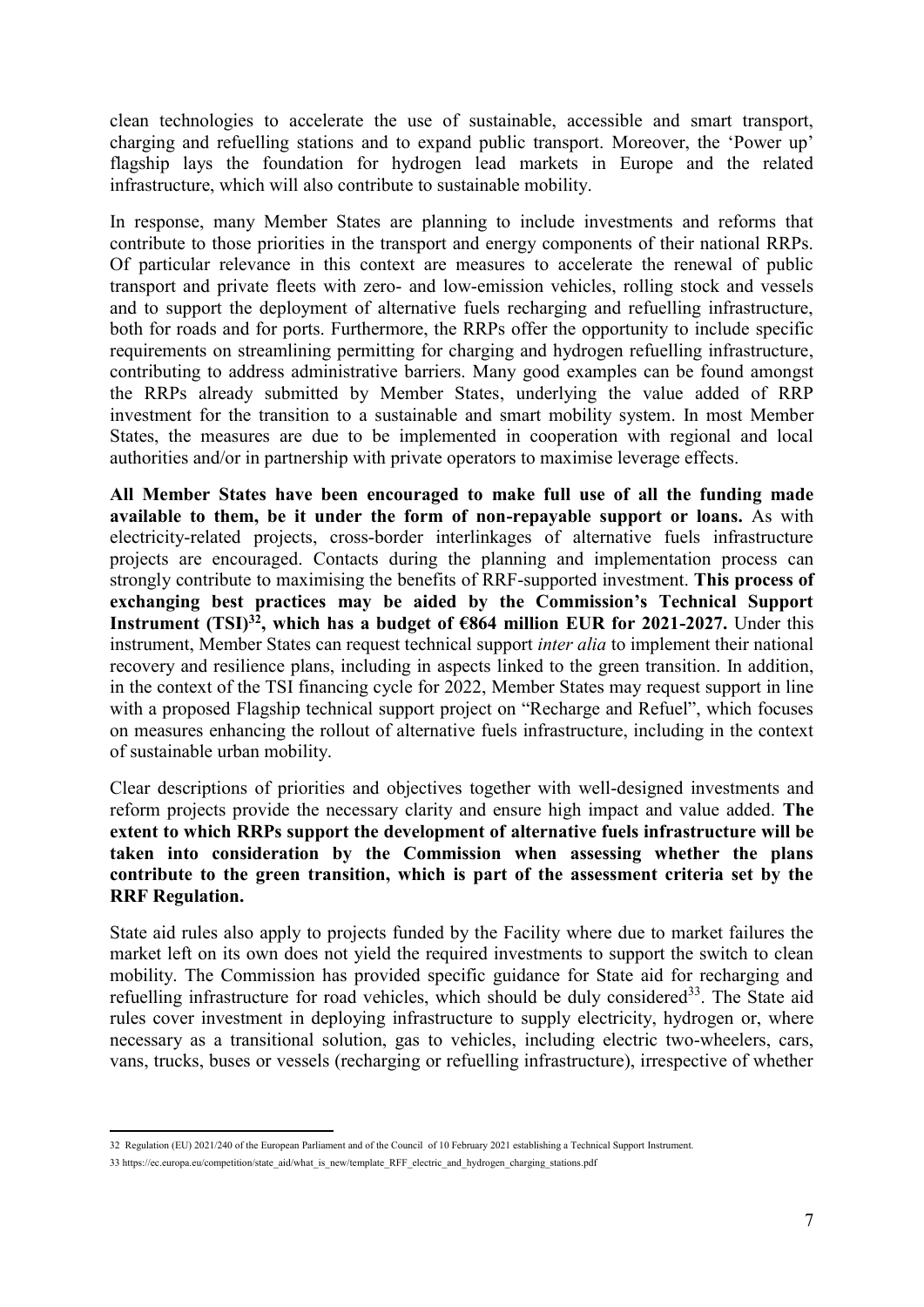the infrastructure is for the beneficiary's own use, semi-public infrastructure or publicly accessible infrastructure<sup>34</sup>.

Depending on the project in question, several State aid instruments are available to Member States<sup>35</sup>. The General Block Exemptions Regulation should be amended in due time to **allow certain support for recharging and refuelling infrastructure and to simplify the implementation of such projects. Work is also ongoing to revise the energy and environmental State aid guidelines to include specific rules for assessing aid schemes for recharging and refuelling infrastructure<sup>36</sup> .** 

#### **3.3 Reinforce and better target funding at EU level, attract private investment and increase capacity**

The EU is already indirectly and directly mobilising additional public investment to help unlock private funds for the deployment of alternative fuels infrastructure. Under this MFF financing period 2014-2020, the Connecting Europe Facility (CEF) has been instrumental in supporting the rollout of 20 450 recharging and refuelling points: 19 236 EV recharging points, 130 hydrogen refuelling points, 1 050 road LCNG refuelling points (809 CNG and 241 LNG) and LNG refuelling points or/and OPS in 7 inland and 27 maritime ports $37$ . The EU's multiannual budget for 2021-2027 provides a substantial increase in support for the rollout of alternative fuels infrastructure. Member States and other stakeholders can draw on a wide range of complementary funds and financial instruments.

**Fully in step with the European Green Deal, the Connecting Europe Facility Programme 2021-2027 (CEF II) will address climate change and contribute 60% of its overall budget to co-financing initiatives that support climate objectives and accelerate the transition to zero-emission mobility. To this end, CEF II will create an Alternative Fuels Facility (AFF).** It will fund alternative fuels infrastructure for renewable and lowcarbon fuels by the combination of CEF grants with financing from finance institutions to achieve a higher impact of the investment. The European Investment Bank (EIB) will not be the sole implementing partner; other national promotional banks can also facilitate the blending operation.

The new facility intends to adjust to market developments, reflecting the specific needs for heavy-duty recharging and refuelling infrastructure. In this respect, the Commission also intends to define an appropriate fixed co-funding rate for electricity<sup>38</sup> and hydrogen alternative fuels infrastructure projects for all modes of transport<sup>39</sup> both under the CEF general envelope and under the Cohesion envelope with a proportionally aligned co-funding rate<sup>40</sup>. The Commission will support only recharging points of 150 kW or over, particularly in the parts of the TEN-T road network that have not yet reached a sufficient infrastructure

1

<sup>34</sup> Separate rules exist for supporting the purchase of electric or other zero- or low-emission road vehicles.

[https://ec.europa.eu/competition/state\\_aid/what\\_is\\_new/template\\_RFF\\_premiums\\_acquisition\\_low\\_emission\\_vehicles.pdf.](https://ec.europa.eu/competition/state_aid/what_is_new/template_RFF_premiums_acquisition_low_emission_vehicles.pdf)

<sup>35</sup> These include, for example, the provisions of the General Block Exemption Regulation (GBER), aid compatible directly under Article 107(3)(c) TFEU, Environmental and Energy Aid Guidelines, Regional Aid Guidelines or rules related to compensation for carrying out a public service obligation.

<sup>36</sup> Public consultation on the revised Climate, Energy and Environmental Aid Guidelines (CEEAG): [https://ec.europa.eu/competition-policy/public-consultations/2021](https://ec.europa.eu/competition-policy/public-consultations/2021-ceeag_nl) [ceeag\\_nl.](https://ec.europa.eu/competition-policy/public-consultations/2021-ceeag_nl) 

<sup>37</sup> These indicative figures do not yet include the CEF grants under preparation following the Blending Facility (4th cut-off) call.

<sup>38</sup> E.g. bus depots infrastructure or supply infrastructure and ground operations in TEN-T maritime and inland ports and airports.

<sup>39</sup> Under CEF II, the costs related to vehicles or vessels will not be eligible, except in the case of inland waterway and short sea shipping, if an initial number of vessels is needed to kick-start the use of the supported recharging/refuelling infrastructure.

<sup>40</sup> The ratio of AFF co-funding rates vs the maximum co-funding rate of 50% under the general envelope was proportionally applied for the cohesion AFF co-funding rate vs the maximum co-funding rate of 85% under the cohesion envelope.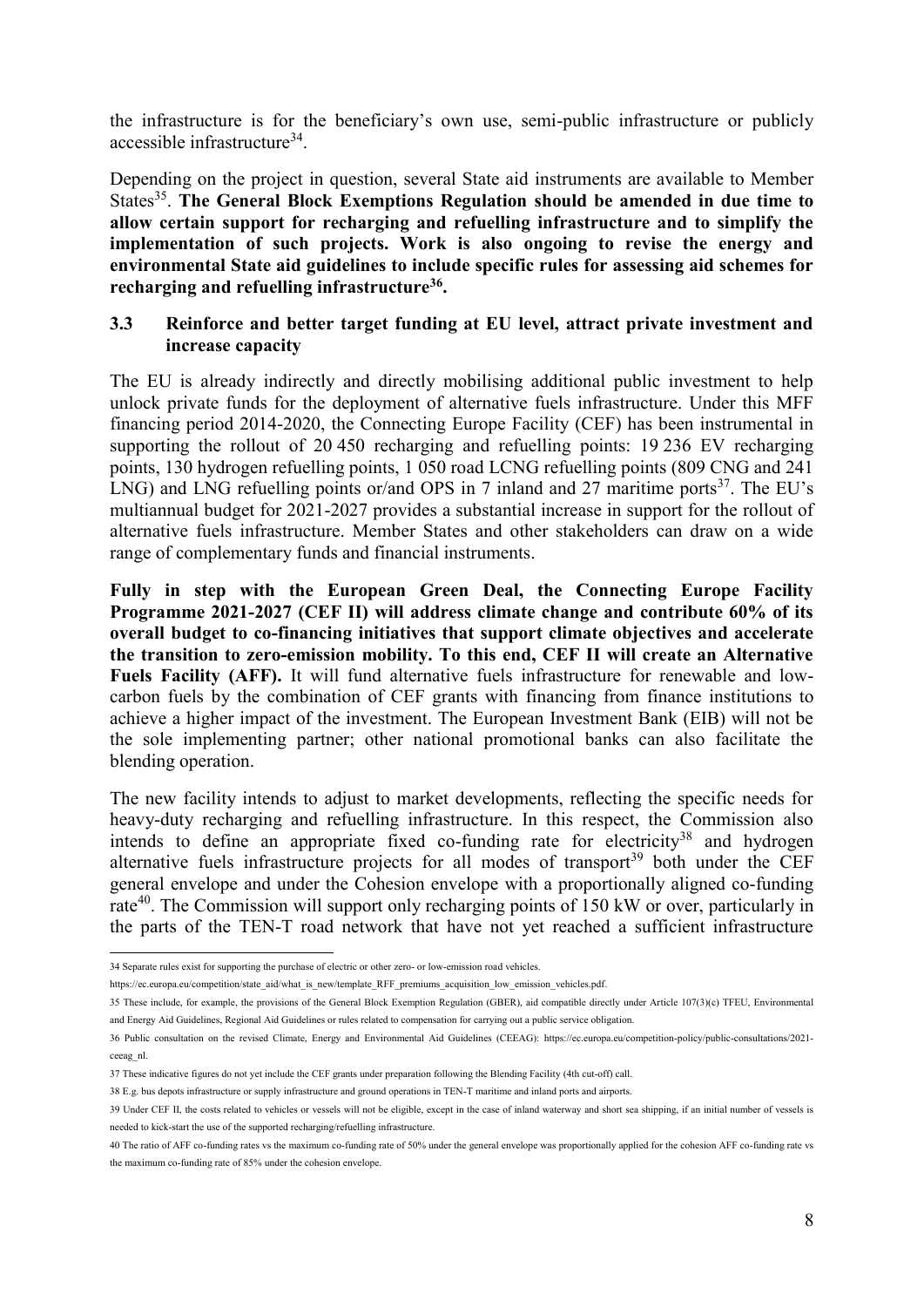coverage. In order to simplify the management and implementation of the Facility, for the funding of ultra-fast recharging points $41$ , the Commission will use unit contributions, including the grid connection  $cost^{42}$ , as simplified form of funding.

On the TEN-T road network insufficient availability of ultra-fast recharging points is proving a key challenge in enabling cross-border travel over longer distances. Only a few parts of the network have at least one fast recharging point every 60 km. Similarly, the supply on the road network of hydrogen refuelling stations is fragmented. Equipping inland and maritime ports with sufficient sustainable alternative fuels infrastructure remains another key priority. In order to enable a geographically targeted deployment of ultra-fast recharging points, the Commission will provide an infrastructure gap analysis for alternative fuels infrastructure on the basis of the TEN-Tec maps<sup>43</sup>. In the future this analysis will include implementing routing and identifying hotspots/seasonal peaks based on historical traffic flow.

In many cases, due to the high concentration of potential users, urban areas are expected to attract more private investment than other areas. Therefore, recharging infrastructure for the public transport fleet is a key priority for public funding, complementing the deployment of zero-emission buses in cities. For example, this would cover recharging infrastructure in depots, opportunity-based charging devices and related energy storage facility systems.

**To maximise the impact of private investments, the Commission will actively seek synergies with Horizon Europe partnerships and missions, in particular the proposed Mission on Climate Neutral and Smart Cities<sup>44</sup>, which aims to make 100 cities climate neutral by 2030, as part of the European Green Deal.** Stimulating sustainable urban transport and mobility will be key aspect of the mission, which will offer opportunities for cities who want to invest in zero emissions public transport and associated infrastructure.

Investment made under this mission can make a positive contribution to the rollout of recharging infrastructure in cities. This process would include setting both publicly accessible recharging points and ducting and wiring buildings and parking lots for private vehicle recharging. Likewise, Horizon Europe partnerships with industry and Member States through the Clean Energy Transition partnership, provides funding opportunities for research and development in these areas. The 2Zero and Batteries Partnerships and the Clean Hydrogen Joint Undertaking<sup>45</sup> include specific focus on recharging and refuelling infrastructure development, in areas such as V2G and pervasive on-road recharging infrastructure or protocols for fast truck charging and hydrogen refuelling. The Commission has also launched a flagship initiative on batteries, with an additional  $\epsilon$  200 million to support European battery development and innovation ('Battery 2030+'). The Innovation Fund will support innovative and low-carbon technologies and will help businesses bring to the market industrial solutions to support the transition to climate neutrality.

1

<sup>41</sup> Considering the rapid decrease of costs for the electro-mobility market segment, as well as the low level of information in the literature analysis on the costs of recharging points with power capacity of 350 kW, the level of co-funding rate is more conservative. However, in terms of value (EUR) the unit contribution for a recharging point of minimum 350 kW is double the unit contribution of a recharging point of minimum 150 kW.

<sup>42</sup> The unit contribution of the grid connection will be conditional on the deployment of a minimum four recharging points (noting that 350 kW can count for 2 of 150 kW). 43 [https://ec.europa.eu/transport/infrastructure/tentec/tentec-portal/site/index\\_en.htm](https://ec.europa.eu/transport/infrastructure/tentec/tentec-portal/site/index_en.htm) 

<sup>44</sup>https://ec.europa.eu/info/research-and-innovation/funding/funding-opportunities/funding-programmes-and-open-calls/horizon-europe/missions-horizon-europe/climateneutral-and-smart-cities\_en

<sup>4</sup>[5https://ec.europa.eu/info/files/european-partnership-towards-zero-emission-road-transport-2zero\\_en;](https://ec.europa.eu/info/files/european-partnership-towards-zero-emission-road-transport-2zero_en)

[https://bepassociation.eu/about/batt4eu-partnership/;](https://bepassociation.eu/about/batt4eu-partnership/) https://www.fch.europa.eu/.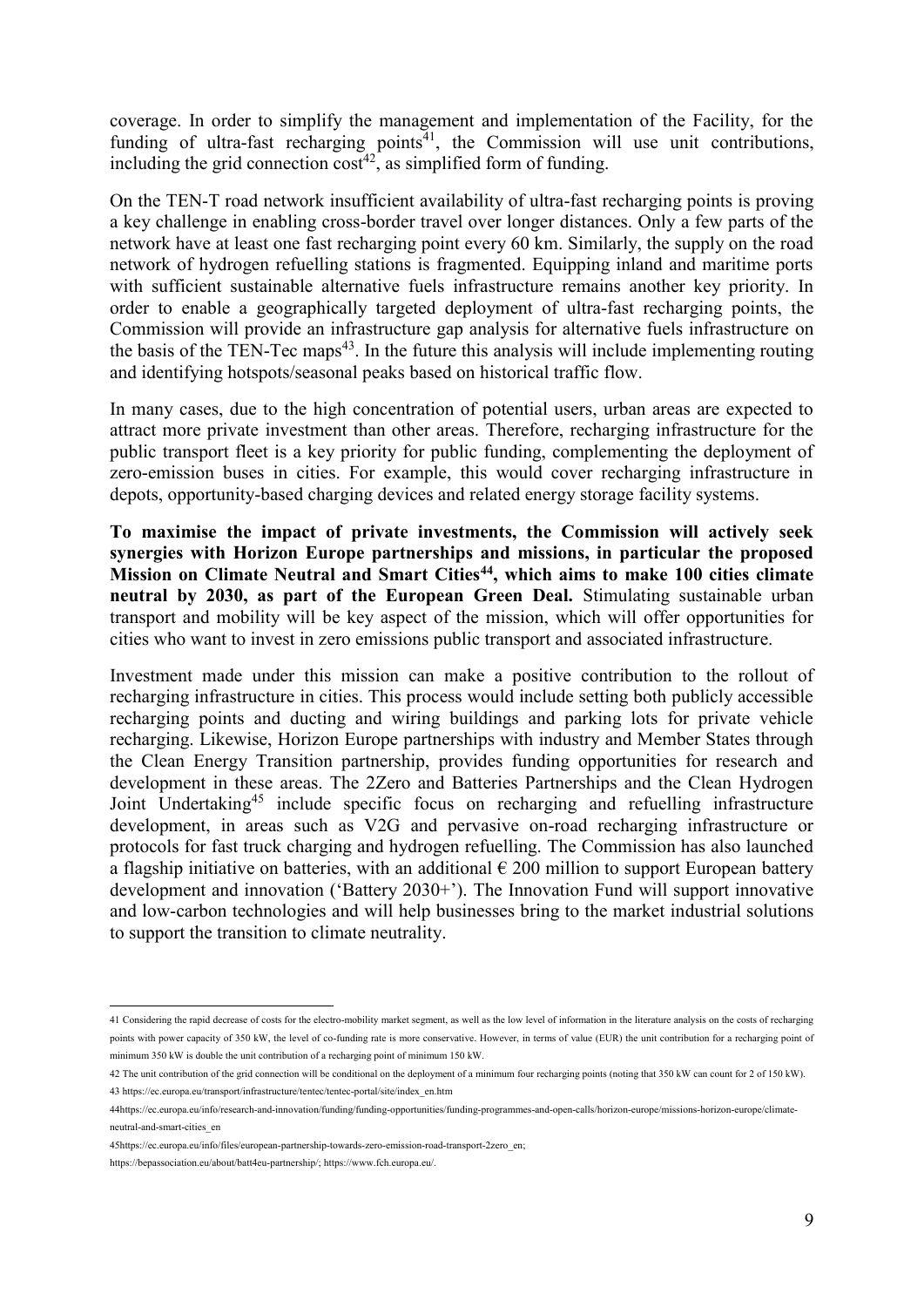**Cohesion policy will play a central role in helping all regions in their transition towards a greener, climate neutral Europe and ensuring that no region is left behind. The European Regional Development Fund and the Cohesion Fund are available to support investment in research, innovation and deployment, in particular in the less developed Member States and regions.** Cohesion policy will offer support, covering all transport modes and all levels of the transport system, from TEN-T to local mobility, in line with the specific requirements and priorities identified in the national and regional programmes.

The InvestEU programme<sup>46</sup>, notably through its Sustainable Infrastructure window, can **bolster future-proof investment across the European Union, help mobilise private investment and provide advisory services to project promoters and operators working in sustainable infrastructure and mobile assets.** InvestEU guarantee can support financing of more risky project promoters such as SMEs and innovative companies in the areas of smart and sustainable transport. It can also support measures to promote skills, education, training and related services under the InvestEU 'Social investment and skills' window. Moreover, it will also be possible to combine CEF grant with (InvestEU) guarantee under InvestEU blending operation.

**In recent years, the EIB Group has also ramped up its support to accelerate newer technologies such as e-mobility and digitalisation under the Cleaner Transport Facility<sup>47</sup>.** The EIB Group will continue providing a range of financing structures to help accelerate the deployment of cleaner mobile assets.

Lastly, the Commission has taken major steps to make the financial system more sustainable, notably by adopting in 2020 the Taxonomy Regulation<sup>48</sup>, which established a classification system for green economic activities. This will facilitate the scaling up of green financial products, such as green bonds and green securitisation, suitable to promote investment in the deployment of alternative fuels infrastructure for all modes of transport.

# **3.4 Identify outstanding technological challenges and accelerate standardisation**

Standardisation is an essential way to create economies of scale and a mature internal market for this sector. Under Directive 2014/94/EU on the deployment of alternative fuels infrastructure, major sets of common technical specifications for electricity, hydrogen and natural gas supply for road, maritime transport and inland navigation have been adopted. This is the result of the work carried out by European standardisation organisations, following a Commission standardisation request in 2015 (Mandate  $533$ <sup>49</sup>. Despite the progress achieved and the support to the market growth, there are still many outstanding needs, particularly as a result of new technological developments and higher digital and communication requirements in all modes of transport.

It is important that from today the EU has a 'future-proof' alternative fuels infrastructure network. To ensure the deployment of recharging and refuelling infrastructure in a coherent

<sup>1</sup> 46 [https://europa.eu/investeu/investeu-fund/about-investeu-fund\\_en](https://europa.eu/investeu/investeu-fund/about-investeu-fund_en)

<sup>47</sup> [https://www.eib.org/en/projects/sectors/transport/cleaner-transport-fa](https://www.eib.org/en/projects/sectors/transport/cleaner-transport-f)cility

<sup>48</sup> [Regulation \(EU\) 2020/852](https://eur-lex.europa.eu/legal-content/EN/TXT/?uri=CELEX:32020R0852) of the European Parliament and of the Council of 18 June 2020 on the establishment of a framework to facilitate sustainable investment, and amending Regulation (EU) 2019/2088.

<sup>49</sup> Commission Implementing Decision C(2015) 1330 final of 12.3.2015 on a standardisation request addressed to the European standardisation organisations, in accordance with Regulation (EU) No 1025/2012 of the European Parliament and of the Council, to draft European standards for alternative fuels infrastructure.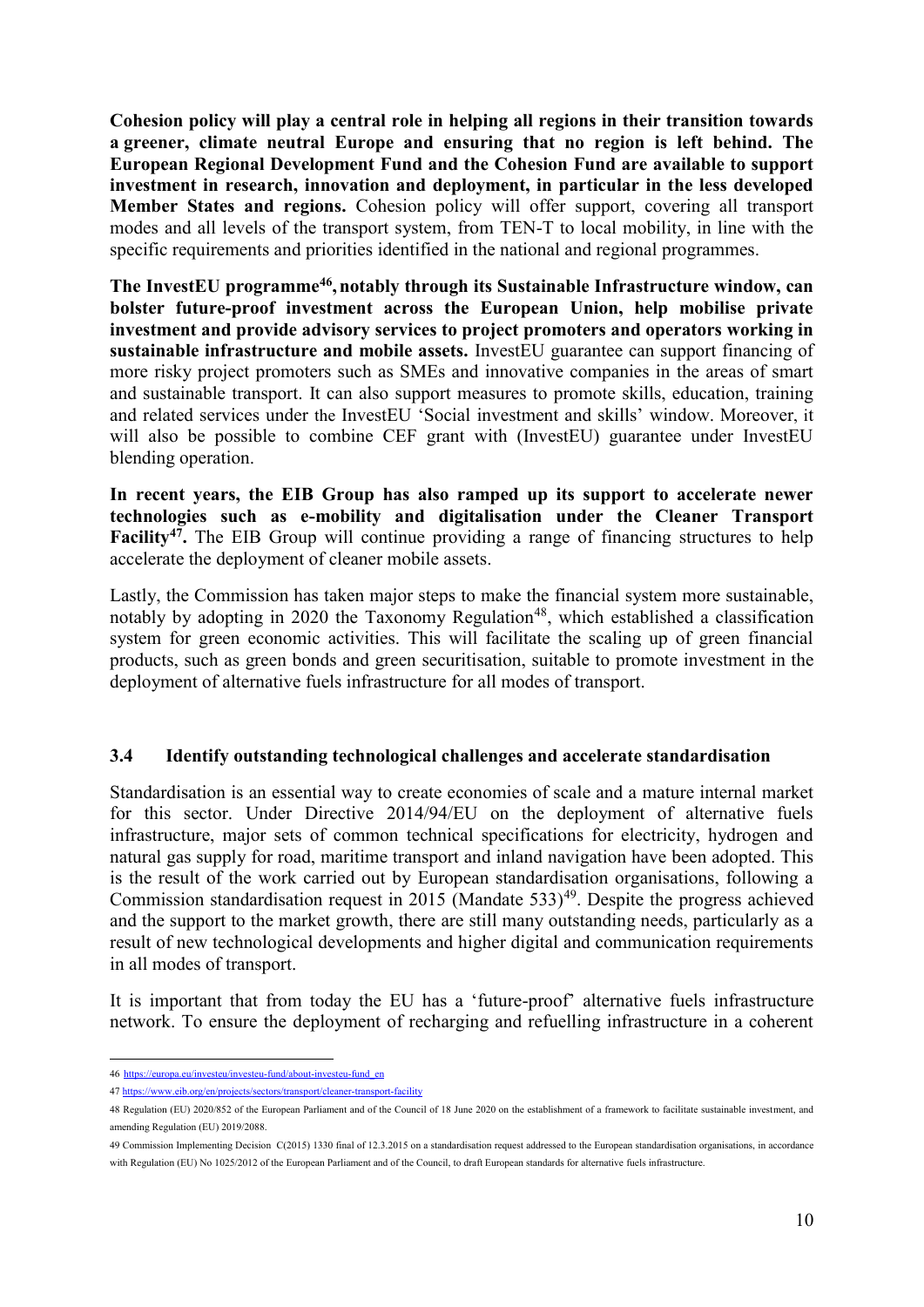manner, it is crucial to have a common understanding of the specific technological needs that are to be addressed for the different fuels in every mode of transport. To this respect, there is an urgent need to conclude the technological approach for the deployment of hydrogen refuelling infrastructure for heavy-duty vehicles, in particular, on the final standard form of the fuel (liquefied or compressed, and pressure level). Therefore, the definition of a common market direction on the rollout of alternative fuels infrastructure, taking into account vehicle, infrastructure and production/distribution aspects, will be determining for a timely deployment in a holistic manner.

The adaptation of alternative fuels infrastructure to the needs of disabled persons has also been high on the agenda. The Accessibility Act<sup>50</sup> already sets minimum requirements at EU level, but they need to be properly enforced. These include requirements on payment terminals, certain transport services and infrastructure, including recharging stations<sup>51</sup>. The Commission will prepare guidelines and exchange good practices, together with the Sustainable Transport Forum, to promote these requirements in the rollout of alternative fuels infrastructure.

For **road transport,** standardisation work has focused on electro-technical issues, such as plugs, outlets and electrical safety specifications. To achieve full interoperability across all parts of the electric vehicle recharging ecosystem, there is now an urgent need to further standardise communication interfaces and develop new data models to integrate electric vehicles into the grid, including building's energy management systems, and to foster the development of EU-wide e-roaming networks. In particular, electric recharging and hydrogen refuelling points for heavy duty vehicles are priority for standardisation. **The Commission will work together with the European standardisation organisations and bodies to adopt a new standardisation request:**

- to ensure full interoperability of the electric vehicle recharging ecosystem, including communication among all parts of this ecosystem (vehicle manufacturers, recharging point operators, mobility service providers, e-roaming platforms and distribution system operators);
- to help bringing to market emerging technologies such as smart recharging and vehicle-to-grid (V2G) services, which will be also the subject of R&D and demonstration projects under the new Horizon Europe programme (including the adopted Work Programme of the European Commission Joint Research Centre) and the Mission on Climate Neutral and Smart Cities;
- to formulate specific requirements for recharging heavy-duty vehicles, including highamperage plugs, outlets, cooling technologies, and communication interfaces built on the basis of the European technical specifications already developed for light-duty vehicles; a special effort in view of pre-normative research and testing methodology developments will be needed in order to support the competitiveness and reliability of EU R&D and industry in these technologies;
- to cover the development of standards for electric road systems, designed to transmit electrical energy to vehicles while moving;

<sup>1</sup> 50 Directive (EU) 2019/882 of the European Parliament and of the Council of 17 April 2019 on the accessibility requirements for products and services.

<sup>51</sup> Here the foundation heights added to a charging columns should be considered in order to correctly adapt this component of infrastructure to the needs of disabled persons.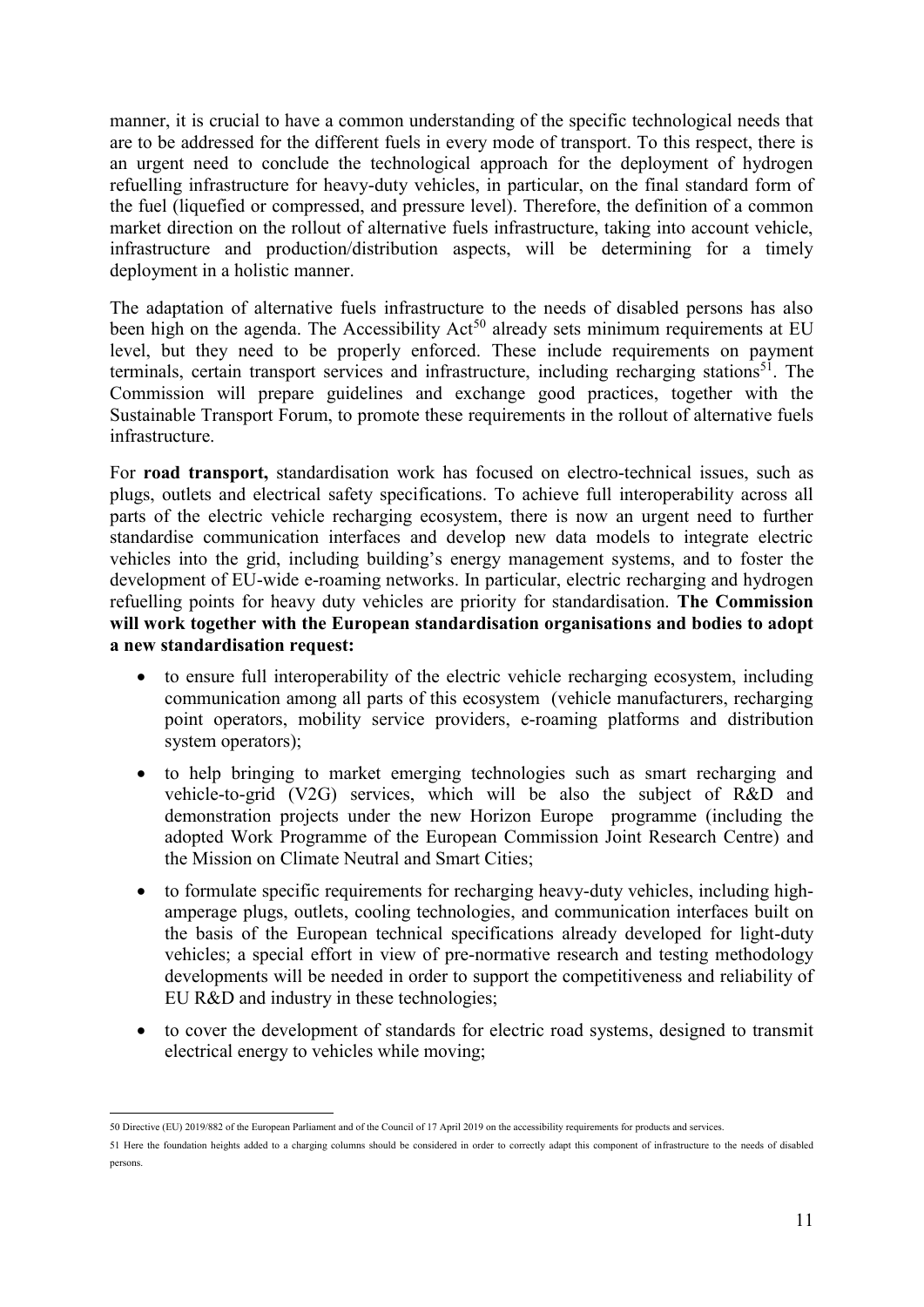- to facilitate the introduction of wireless recharging technology, both in static and dynamic form, achieving power transfers sufficient to meet the different vehicle types and user needs; particular attention will be necessary to ensure sufficient electromagnetic compatibility of these technologies with existing communication bands under reasonably and realistically defined conditions;
- to formulate technical specifications for hydrogen refuelling points dispensing liquefied and compressed hydrogen for heavy-duty vehicles.

In this context, it is important to build consensus between the many stakeholders that form part of the recharging ecosystem on the future design of a governance framework for vehicleto-grid communication. The framework should be based on open and transparent principles and result in a European ecosystem that is easily accessible for all parties. The Commission will coordinate to ensure the process of developing this framework is effective and transparent.

For the **rail** sector<sup>52</sup>, the European Agency for the Railways is leading the development of technical requirements and specifications in cooperation with operators, rolling stock manufacturers and fuel-cell manufacturers. To achieve this, it is crucial to factor in safe installation and performance testing. Considering these technical requirements, the Agency issues authorisations for putting rail vehicles into service and facilitates the commercialisation of rail vehicles and trains across Member States. Over the coming years, three specific technological barriers need to be overcome before hydrogen fuel-cell technology can be considered for trains as commercially viable. These barriers are:

- large-scale demonstration of multiple-unit train fleets;
- development, engineering and prototype operation of shunters or mainline locomotives;
- technology development for optimised hydrogen storage system for Fuel Cell Hydrogen (FCH) rail applications.

These three high-priority topics will be the focus of R&I work, possibly by stepping up coordination between future European Partnership for transforming Europe's rail system and European Partnership for Clean Hydrogen.

Most of the remaining technological barriers concern the optimisation potential required to enable FCH technology to better compete with diesel or electric trains. Concretely, the optimisation potential depends directly on the FCH train itself, however, there is also much room for improvement and development in the corresponding hydrogen refuelling infrastructure as well as in the service and maintenance systems.

In addition, technological development in the rail sector faces a fragmented regulatory environment in terms of both European (technical specifications for interoperability) and national (NNTR – notified national technical rules) technical requirements. This has a high impact, especially since several types of trains are required to cover the whole European market. Pending the development of European technical requirements and specific standards, FCH powered trains could face market fragmentation leading to higher fixed costs, penalising the front runners if a new regulatory environment is designed for all types of use.

New ideas may render the rollout of electric vehicle recharging infrastructure and advanced rail technology synergistically. For example, in possible future open car-transportation

 52 [https://shift2rail.org/publications/study-on-the-use-of-fuel-cells-and-hydrogen-in-the-railway-environment/.](https://shift2rail.org/publications/study-on-the-use-of-fuel-cells-and-hydrogen-in-the-railway-environment/)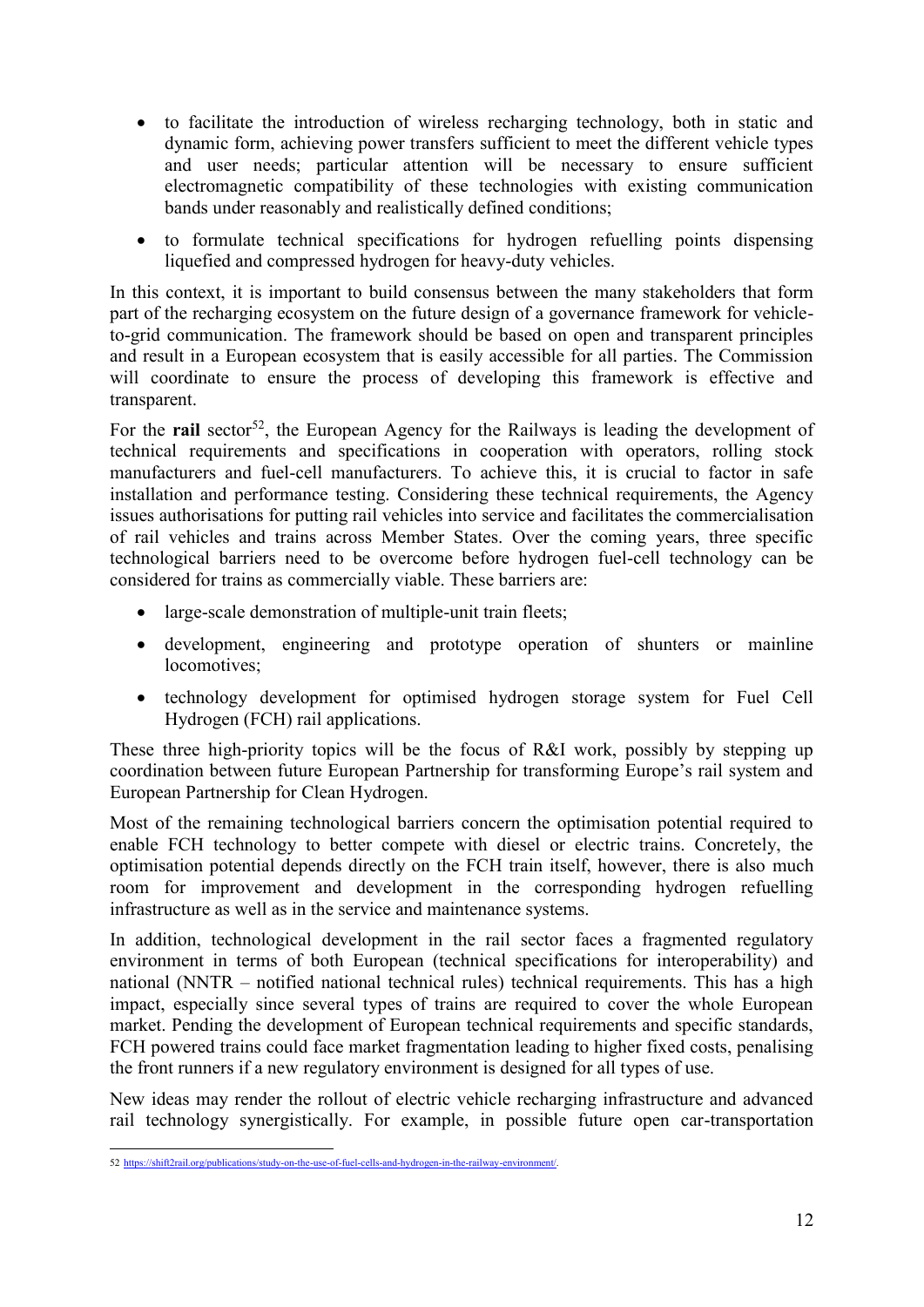wagons, specific converter components, adapted to the different, and somewhat variable voltage and frequencies of electric trains on the one hand, and the standardised recharging technology on the EVs' side, are needed, as well as safe cabling solutions, in accordance with rail safety standards.

For **maritime transport** and **inland navigation,** the development of standards is fundamental to move from high-level action, such as the work under the International Maritime Organisation Conventions/Codes<sup>53</sup> and operational or technical implementation. The importance of international standards in ports, in particular for the ship-shore interface in international maritime ports, is directly related to the promotion of safety and confidence in the development of sustainable alternative fuels (alcohols, ammonia, hydrogen, other) or electrification solutions (such as OPS and battery charging). It is also important in promoting local availability, which could create additional storage, distribution and therefore limited infrastructure needs of same kind (e.g. for advanced biofuels), particularly relevant when several fuel solutions will co-exist in combination with fuel-flexible engines.

In that context, and as part of the Commission's 2015 standardisation request (Mandate  $533$ <sup>54</sup>, interoperability standards for maritime and inland navigation have been developed, notably for onshore plugs. The European Maritime Safety Agency (EMSA) has also developed in cooperation with Member States and industry the 'Guidance on LNG Bunkering for port authorities and administrations<sup>'55</sup>. Similarly, **EMSA is currently developing guidance on OPS.** Both guides complement existing standards, guidelines and industry best practice, with the aim of providing best practice recommendations.

The upcoming standardisation needs identified for waterborne transport can be classified in two strands:

- 1) the development of further specifications for electricity supply, including shore-side battery recharging points, port-to-grid communication interface in automated OPS for each technical category of vessels and battery swapping and recharging at onshore stations for inland waterways vessels;
- 2) the development of new standards for sustainable hydrogen, ammonia and methanol fuel bunkering for maritime and inland waterways vessels. These are a medium-tolong-term technological development in line with greenhouse gas reduction targets, expected to be ready by the mid-2020s.

**For air transport, standardisation work is focusing on new European standards to support an interoperable infrastructure for electricity supply for general aviation<sup>56</sup> and aircraft with specific applications such as electric vertical and take off landing (eVTOL)<sup>57</sup>. These standards are expected to be adopted by the end of 2021 and 2022, respectively.** Generally, new standards should draw on existing expertise and technological developments led by recent type certification of small electric aircraft. For hydrogen, there are currently no standardisation activities ongoing for refuelling points as hydrogen-powered aircraft are still in very early stages projects of certification. The EASA is contributing to this process with EU and non-EU standardisation bodies and other specialised bodies. The standards for eVTOL and general aviation are being drawn up in cooperation with industry

 53 Interim Guidelines on Safe Operation of On-shore Power Supply (OPS) Service in Port for Ships Engaged on International Voyages prepared in the framework of International Maritime organisation.

<sup>54</sup> Commission Implementing Decision C(2015)1330 final of 12.3.2015.

<sup>5</sup>[5 http://www.emsa.europa.eu/publications/inventories/item/3207-guidance-on-lng-bunkering-to-port-authorities-and-administrations.html](http://www.emsa.europa.eu/publications/inventories/item/3207-guidance-on-lng-bunkering-to-port-authorities-and-administrations.html)

<sup>56</sup> SAE AS6968 Conductive Charging Standard for Light Electric Aircraft.

<sup>57</sup> High level charging requirements SC VTOL 2430.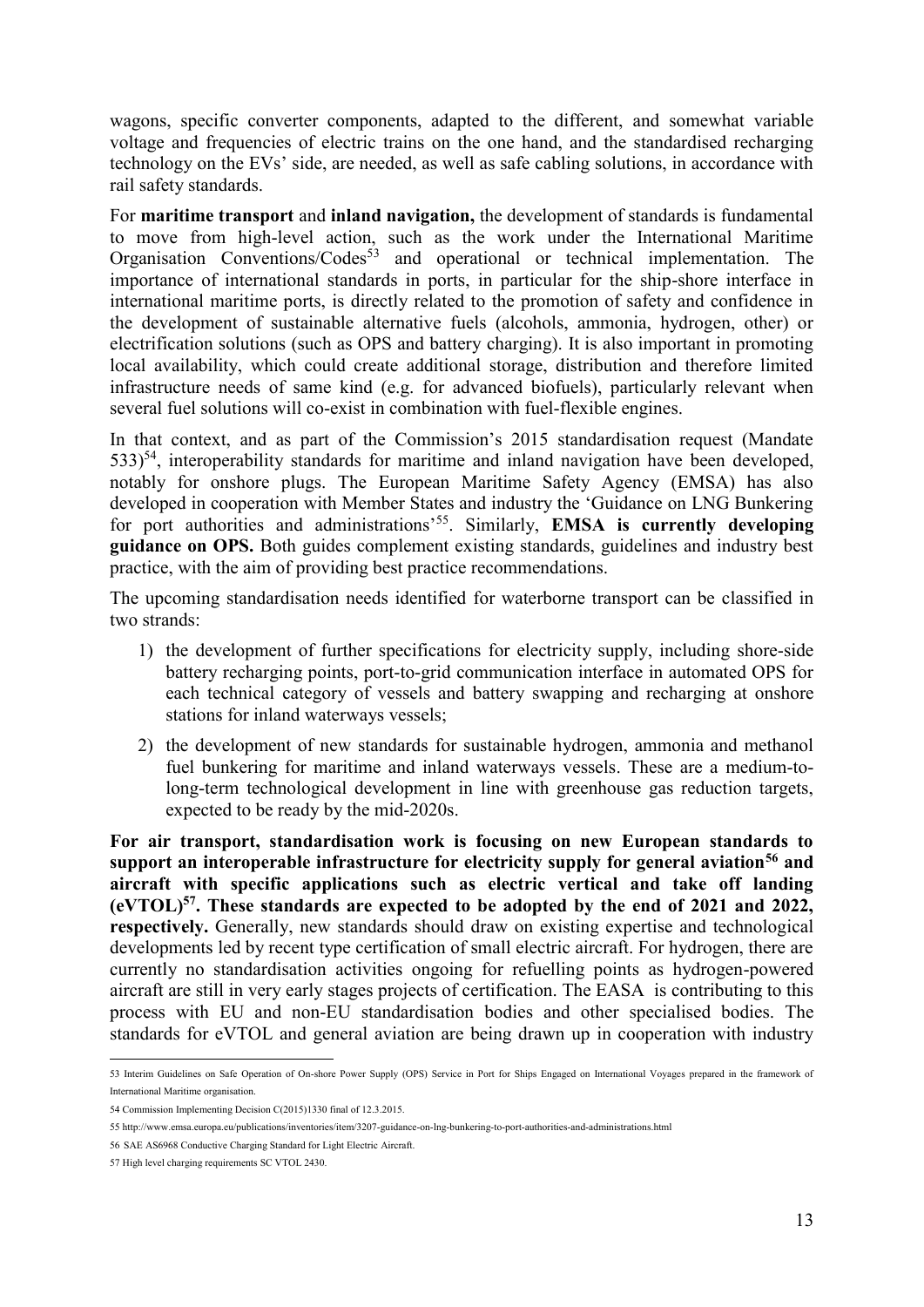and international aviation organisations to ensure the interoperability of connections in airports outside the European Union. No standardisation activities are ongoing for large airplanes as, unlike for eVTOL and general aviation, there are no ongoing projects of electric or hybrid large airplanes for certification yet.

# **3.5 Development of a data and governance framework to make the electro-mobility ecosystem work effectively**

Particularly in electro-mobility, the availability of and accessibility to high-quality data is becoming essential for new services and product features supporting mass-market use. In a market comprising millions of vehicles and charging points, it is essential to connect users and infrastructure efficiently by providing seamless, user-centric solutions.

The Commission is aiding a Programme Support Action on "Data collection related to recharging/refuelling points for alternative fuels and the unique identification codes related to e-mobility actors" (PSA IDACS) with Member States to improve data collection on alternative fuels infrastructure, to identify other potential needs and to improve the creation of new digital services by facilitating business-to-government (B2G), business-to-business (B2B) and business-to-consumer (B2C) data interactions.

At present, basic data regarding alternative fuels infrastructure, such as their location and availability, are often not shared or available. These data must be created, when necessary, and made available in an easy manner and at no cost, through a common data architecture. In consequence, the recharging and refuelling infrastructure must be capable of handling the necessary data requirements through an interoperable data infrastructure that endorses data sharing for the public interest. On this basis, advanced digital services can be provided to consumers, so as to allow new business opportunities to emerge and user experiences to improve hand in hand. This is evident for data on prices: users of an electric vehicle should know what they will pay at any given recharging point before they actually drive to it, so they can make an informed decision that meets their needs. Transparent sharing of data on prices will moreover support the development of fair prices for e-roaming across the EU.

The creation of new services that will improve the overall quality and user-friendliness of the alternative fuels infrastructure will strongly depend on the openness of the data generated (e.g. access to in-vehicle data) in the whole ecosystem, and the potential connectivity with data from other sectors, such as e-commerce, insurance, banking or telecommunications.

The European Alternative Fuel Observatory (EAFO) already makes available online important data on alternative fuels infrastructure<sup>58</sup>, including by displaying these on an interactive map, with a focus on policy monitoring. Its functionality will be improved in the future, amongst others by including a new Knowledge Platform for public authorities (see section 3.2 above) and a consumer information section. In addition, EAFO has the potential to become the common European access point for the accessibility and reuse of real time data on alternative fuels infrastructure.

Importantly, the electro-mobility data ecosystem also includes private recharging infrastructure, namely recharging points in residential and office buildings, airports or bus depots. It is crucial to put in place proper systems to monitor and exchange data between

 58 [www.eafo.eu](http://www.eafo.eu/)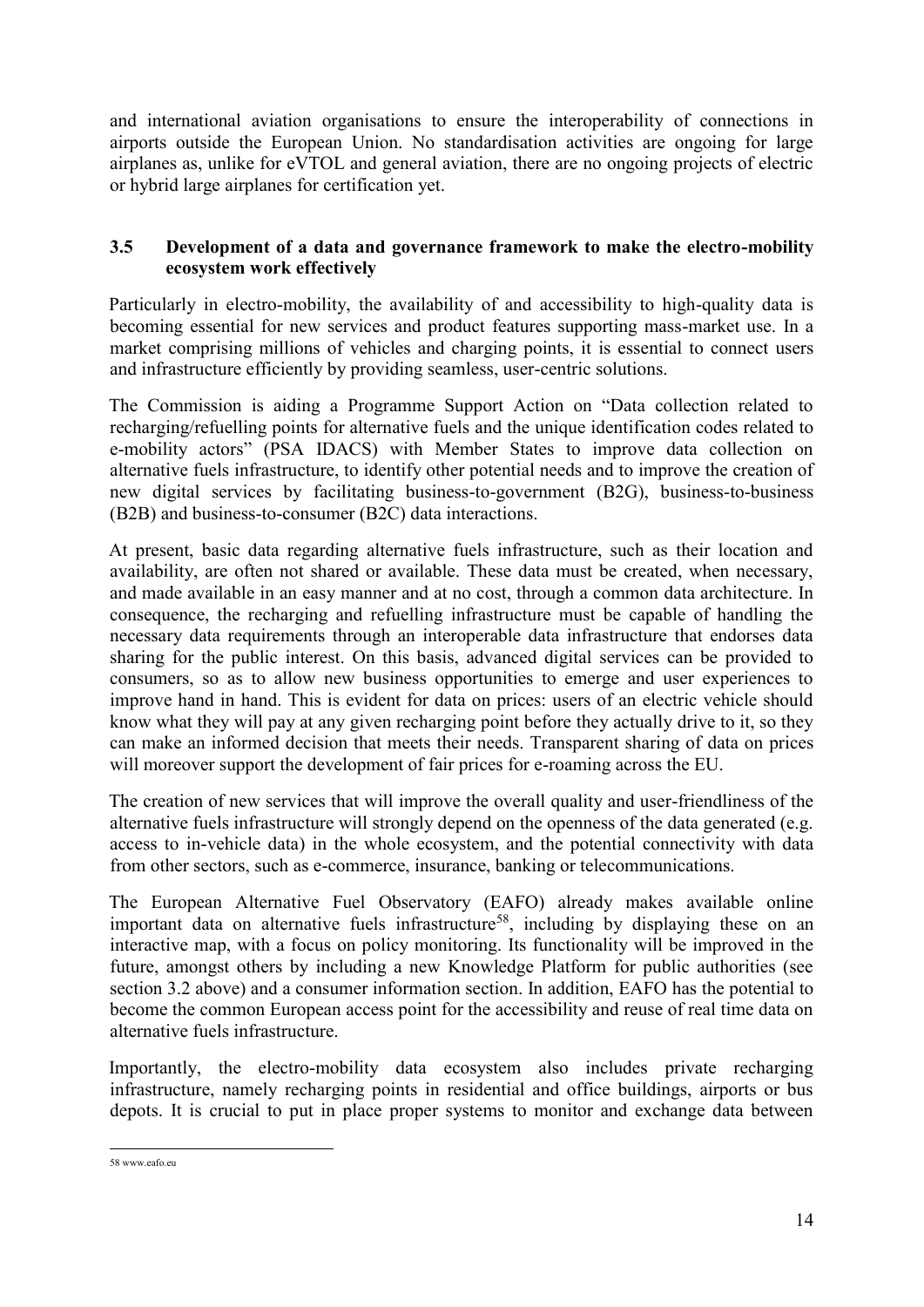public and private recharging infrastructure and the electricity grid, creating a consistent technological framework, particularly in view of enabling smart and bidirectional (V2G) recharging, which is essential for integrating electric vehicles into the grid.

As a result, there is an urgent need to ensure that the new alternative fuels infrastructure deployed in Europe is capable of transmitting real time information, facilitating new digital services and the integration of electric vehicles into the grid. To this end, it is necessary to create a European level playing field, based on a common set of technological features and market governance rules underpinning an agile and resilient data-driven ecosystem.

The essential elements for the creation of a smart data ecosystem and its governance framework include:

- digitally-connected recharging infrastructure that can provide smart and bidirectional (V2G) recharging services and is easily upgradeable to this end;
- recharging infrastructure equipped with the necessary hardware and software component, and compliant with the relevant standards, enabling an interoperable flow of information to back-end structures and to other market players;
- availability of essential, defined data types to enable the development of new services expected to meet users' needs for different vehicle types (e.g. LDVs vs HDVs), including seamless localisation, booking, payment and fair billing processes;
- implementation of harmonised and user-friendly payment solutions, including ad hoc and contract-based payment options, considering specific needs for electro-mobility service providers  $(EMSPs)^{59}$  as enablers of e-roaming<sup>60</sup> networks that meet daily user needs;
- specifying the data dimensions required (aggregation, quality, sharing, reusability, etc.) to enable the creation of advanced digital services, and a map of the roles and responsibilities of the different market players within the ecosystem.

In a similar manner, it will also be important to develop data ecosystems for other alternative fuels (clean H2, bio-LNG bio-methane, renewable and low-carbon fuels and other advanced biofuel solutions) that fulfil specific market demands, in particular when using the same fuelpipeline as chemically identical fossil fuel solutions. Overall, demand for data and the quality and frequency of information flows will depend on the intrinsic characteristics of the recharging and refuelling process and the data needed to ensure the adequate use of infrastructure for each fuel and vehicle type.

**In coordination with ongoing work streams to develop the mobility data space (MDS) and the Programme Support Action for the coordination mechanism to federate the national access points, the Sustainable Transport Forum will discuss technical specifications and policy requirements for the development of an open data ecosystem that ensure the free access and reuse of data for electro-mobility and other alternative fuels by 2023 and 2025, respectively.** To this respect, the Sustainable Transport Forum will work on the particular static and dynamic data types needed to create new services, building

<sup>1</sup> 59 'electromobility service provider' means a commercial actor who provides services to an end user, including the sale of a recharging service.

<sup>60</sup> 'e-roaming' means the exchange of data and payments between the operator of a recharging point and a mobility service provider from which an end user purchases a recharging service.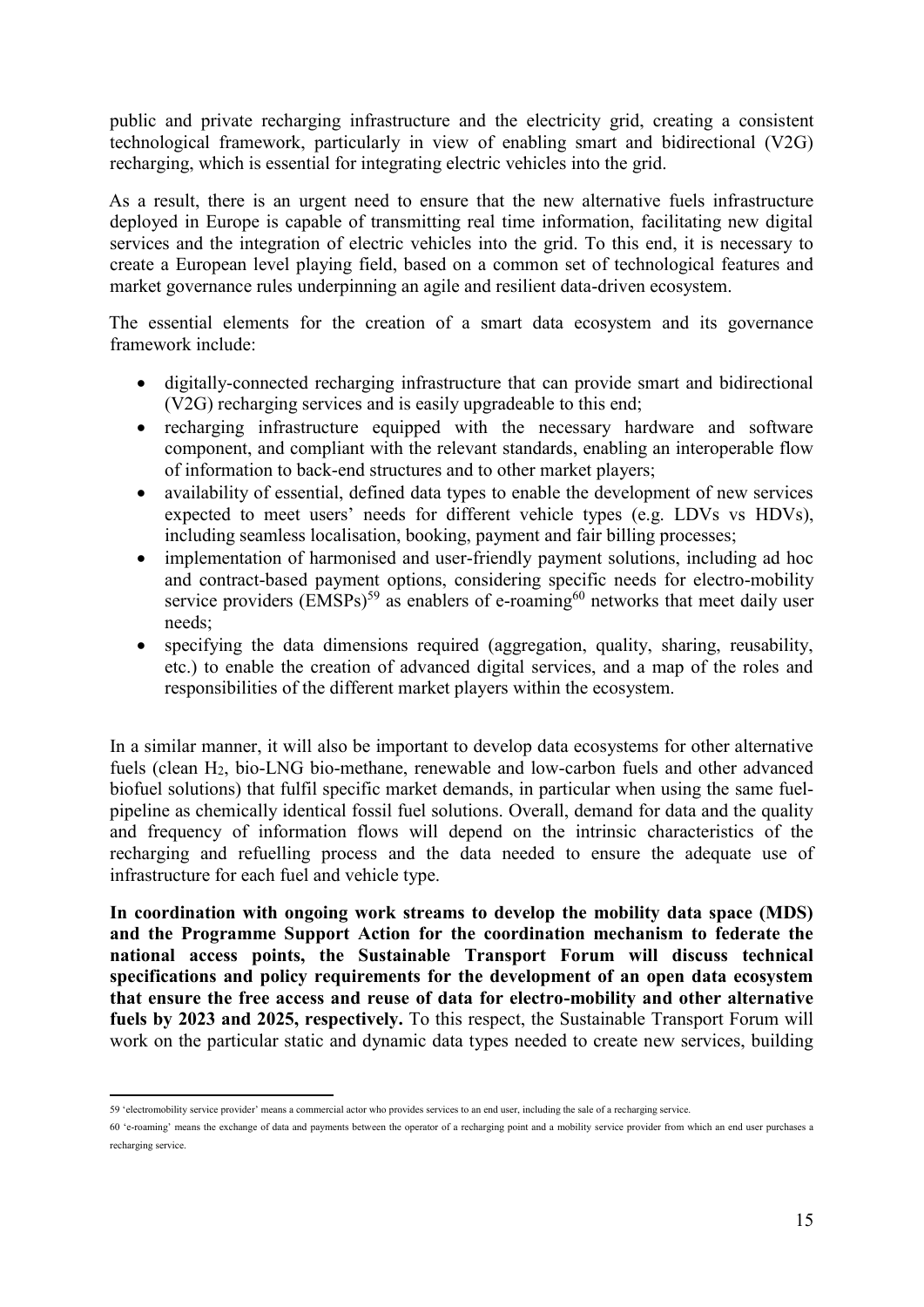on the outcomes of the PSA IDACS, as a basic input to work on a possible delegated act, planned for 2022.

# **4 Ensure broad collaboration to work towards a common aspiration**

Transitioning the transport sector to a sustainable and clean power supply cannot be easily charted and implemented. The rapid rollout of recharging and refuelling infrastructure poses significant challenges: for planning and permitting processes, for planning energy system integration, for building up interoperable seamless user services and for developing an open, competitive market ecosystem. It requires broad-based cooperation between all public and private-sector market players throughout the whole value chain, bringing together automotive and energy sectors to provide digitised user services. It should be a shared goal for both public authorities and industry.

This is why the Commission has closely involved the Sustainable Transport Forum in preparing this rollout plan, building on the close collaboration with the Forum over the past years. The Forum is the Commission's main expert group working on alternative fuels infrastructure. It brings together representatives from all Member States and from key interest organisations and industry players. Members of the Forum were invited to share their views and information on key problem areas and actions of this plan in two meetings and in written exchanges.

The Commission will continue this process of broad stakeholder cooperation. It has set up a number of new expert sub-groups under the auspices of the Sustainable Transport Forum to accompany the process of fact-finding and decision-taking in key areas of data governance, communication protocols and interfaces, planning, permitting and concession practice. The findings will feed into future policy development. The Commission will also closely follow the installation of recharging and refuelling points in other relevant fora and processes, not least in the context of the Renovation Wave for buildings<sup>61</sup>. The Commission will support the need for additional research and innovation (R&I) activities, in particular through Horizon Europe and its partnerships with private side (institutionalised and co-programmed partnerships) and with Member States (co-funding).

What is needed now is **effective and efficient cross-border and cross-sector cooperation between all public and private-sector stakeholders** on developing an open, transparent and interoperable infrastructure with seamless infrastructure services. The Commission encourages all Member States to engage all public authorities and market players at all levels of governance in the discussion about further policy needs and opportunities.

# **5 Conclusions**

Building up the recharging and refuelling infrastructure for a sustainable mobility system provides a unique opportunity to stimulate the recovery after the impact of the COVID-19 pandemic. Related investment will create jobs that cannot easily be outsourced and often are rooted in local economies. There is great potential to build a new market economy on

 61 COM(2020) 662 final.